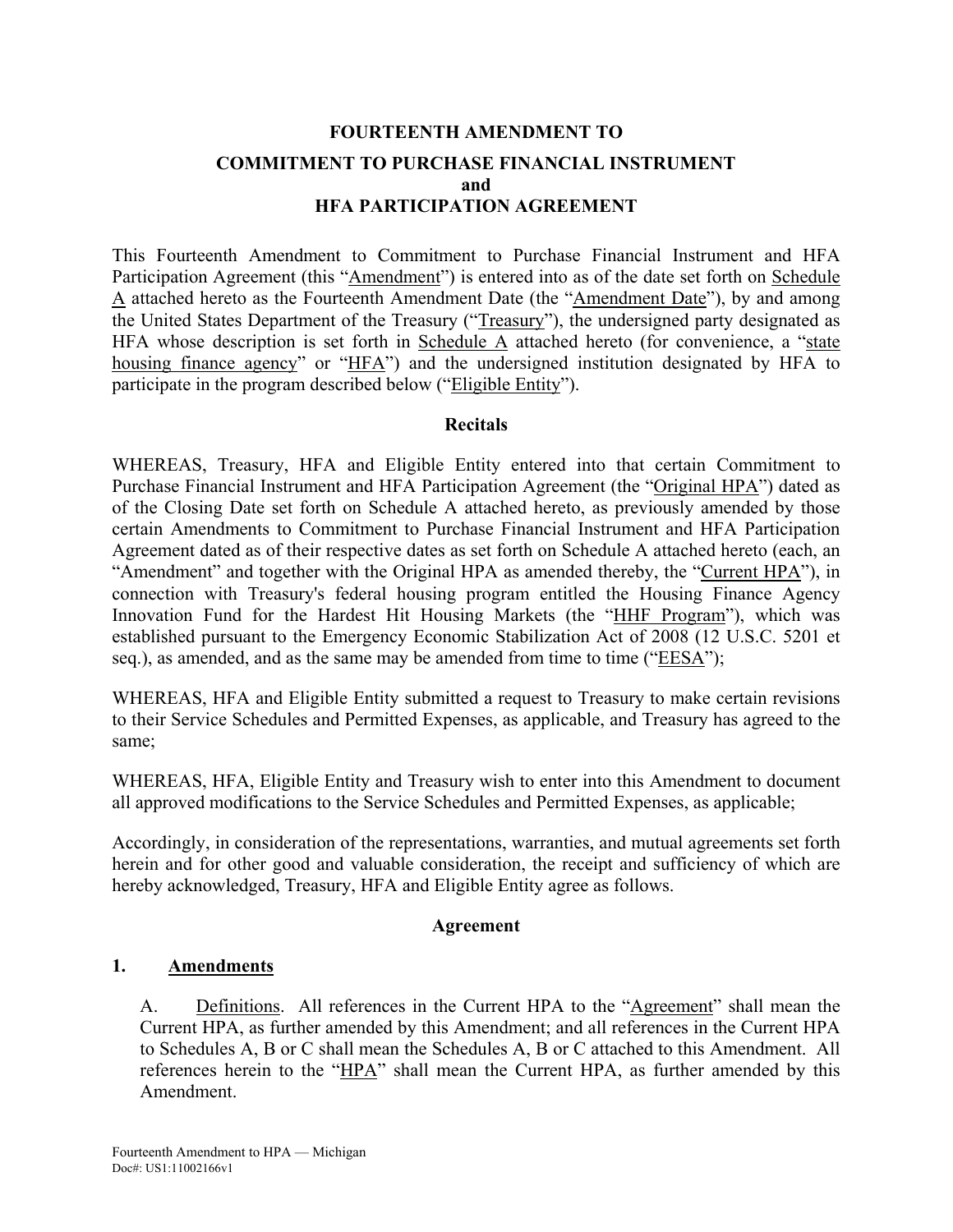B. Schedule A. Schedule A attached to the Current HPA is hereby deleted in its entirety and replaced with Schedule A attached to this Amendment.

C. Schedule B. Schedule B attached to the Current HPA is hereby deleted in its entirety and replaced with Schedule B attached to this Amendment.

D. Schedule C. Schedule C attached to the Current HPA is hereby deleted in its entirety and replaced with Schedule C attached to this Amendment.

#### **2. Representations, Warranties and Covenants**

A. HFA and Eligible Entity. HFA and Eligible Entity, each for itself, make the following representations, warranties and covenants to Treasury and the truth and accuracy of such representations and warranties and compliance with and performance of such covenants are continuing obligations of HFA and Eligible Entity, each as to itself. In the event that any of the representations or warranties made herein cease to be true and correct or HFA or Eligible Entity breaches any of its covenants made herein, HFA or Eligible Entity, as the case may be, agrees to notify Treasury immediately and the same shall constitute an Event of Default under the HPA.

(1) HFA and Eligible Entity each hereby certifies, represents and warrants as of the date hereof that each of the representations and warranties of HFA or Eligible Entity, as applicable, contained in the HPA are true, correct, accurate and complete in all material respects as of the date hereof. All covenants of HFA or Eligible Entity, as applicable, contained in the HPA shall remain in full force and effect and neither HFA, nor Eligible Entity is in breach of any such covenant.

(2) Eligible Entity has the full corporate power and authority to enter into, execute, and deliver this Amendment and any other closing documentation delivered to Treasury in connection with this Amendment, and to perform its obligations hereunder and thereunder.

(3) HFA has the full legal power and authority to enter into, execute, and deliver this Amendment and any other closing documentation delivered to Treasury in connection with this Amendment, and to perform its obligations hereunder and thereunder.

#### **3. Miscellaneous**

A. The recitals set forth at the beginning of this Amendment are true and accurate and are incorporated herein by this reference.

B. Capitalized terms used but not defined herein shall have the meanings ascribed to them in the HPA.

C. Any provision of the HPA that is determined to be prohibited or unenforceable in any jurisdiction shall, as to such jurisdiction, be ineffective to the extent of such prohibition or unenforceability without invalidating the remaining provisions of the HPA, and no such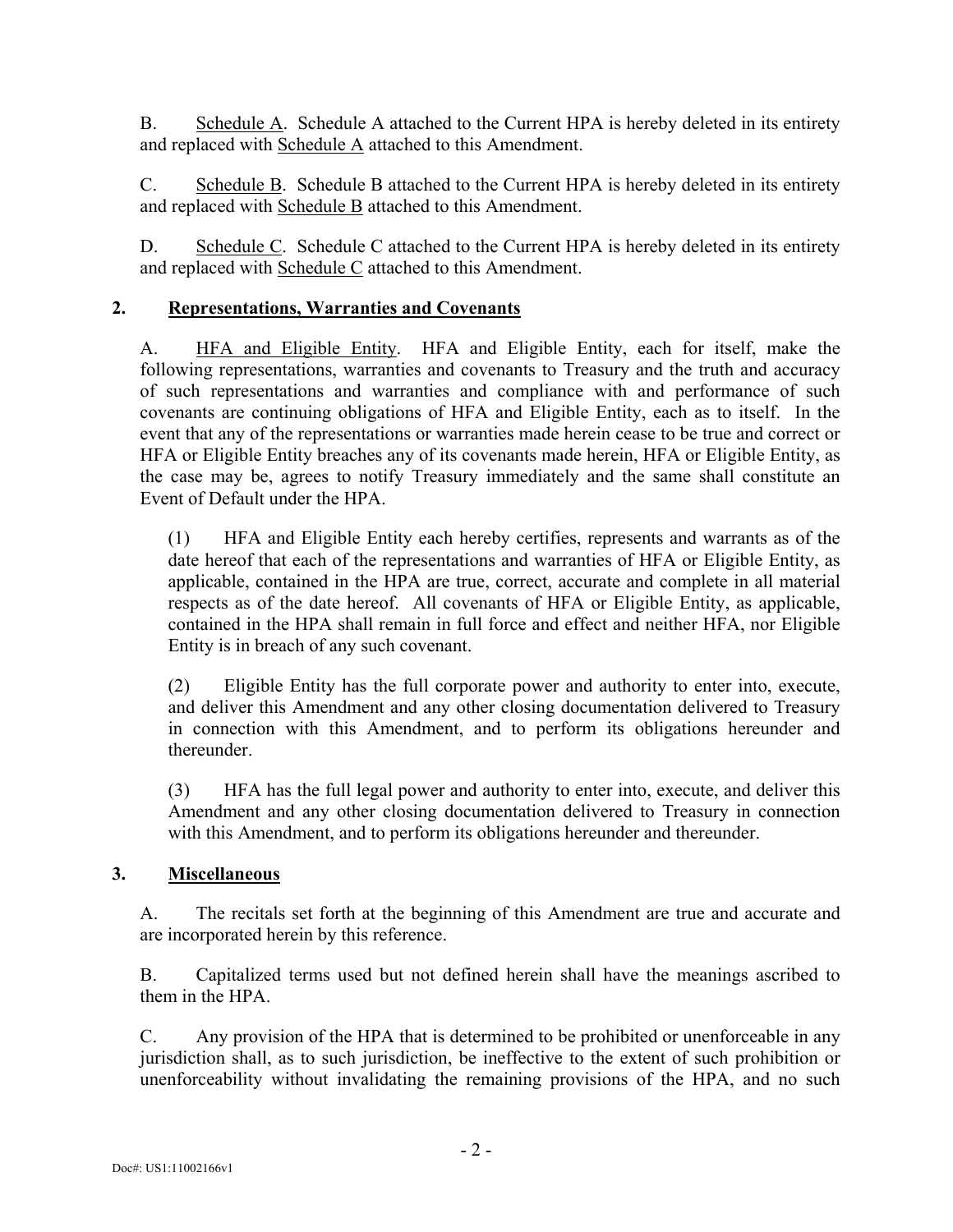prohibition or unenforceability in any jurisdiction shall invalidate such provision in any other jurisdiction.

D. This Amendment may be executed in two or more counterparts (and by different parties on separate counterparts), each of which shall be deemed an original, but all of which together shall constitute one and the same instrument. Facsimile or electronic copies of this Amendment and any other closing documentation delivered in connection therewith, shall be treated as originals for all purposes.

#### [SIGNATURE PAGE FOLLOWS; REMAINDER OF PAGE INTENTIONALLY LEFT BLANK]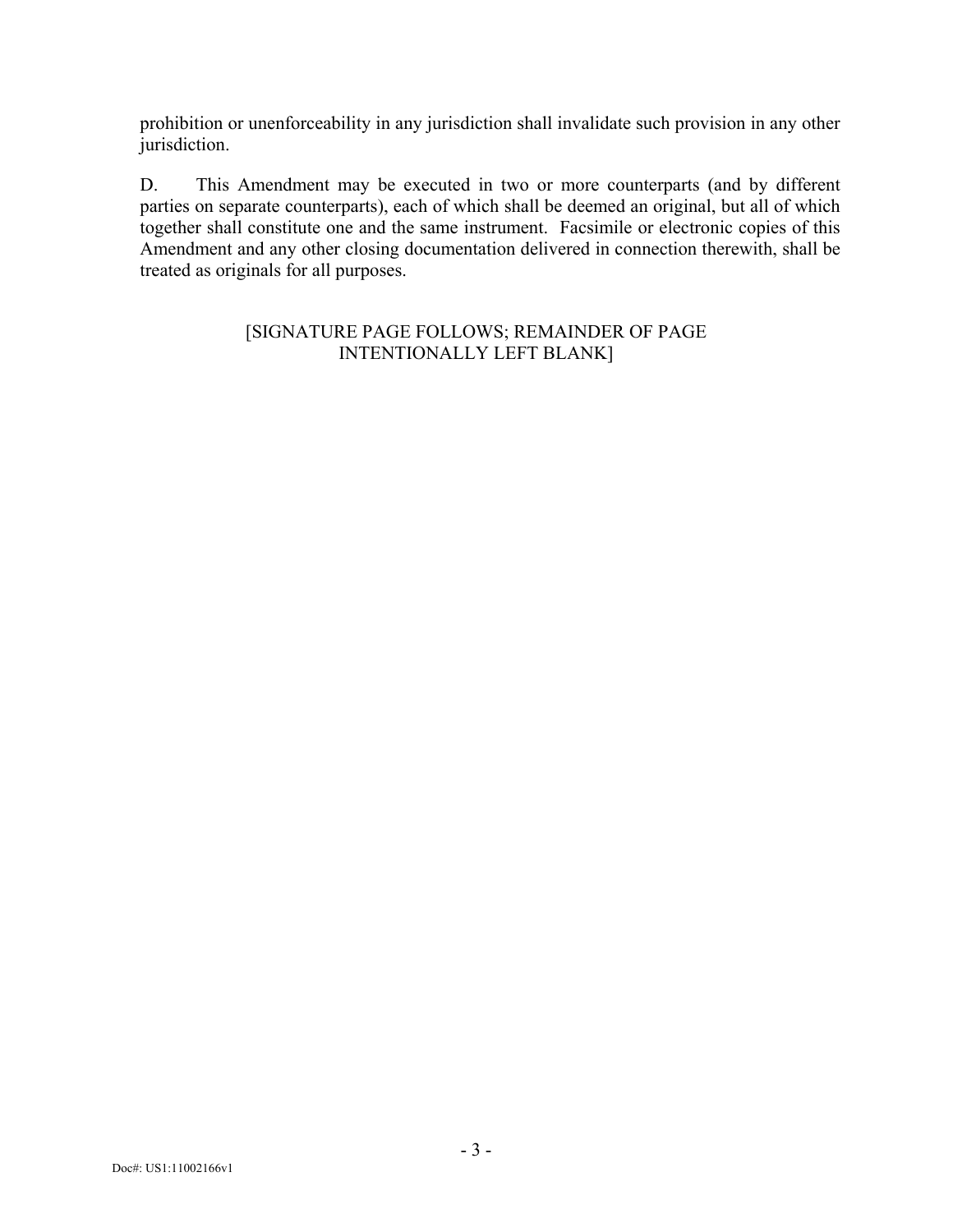**In Witness Whereof**, HFA, Eligible Entity and Treasury by their duly authorized officials hereby execute and deliver this Amendment as of the Amendment Date.

#### **HFA**: **TREASURY**:

MICHIGAN STATE HOUSING DEVELOPMENT AUTHORITY UNITED STATES DEPARTMENT OF THE **TREASURY** 

By: /s/ Kevin Elsenheimer By: Name: Kevin Elsenheimer Name: Mark McArdle

Title: Executive Director Title: Deputy Assistant Secretary for Financial Stability

#### **ELIGIBLE ENTITY**:

MICHIGAN HOMEOWNER ASSISTANCE NONPROFIT HOUSING CORPORATION

By: /s/ Mary Townley Name: Mary Townley Title: V.P. Hardest Hit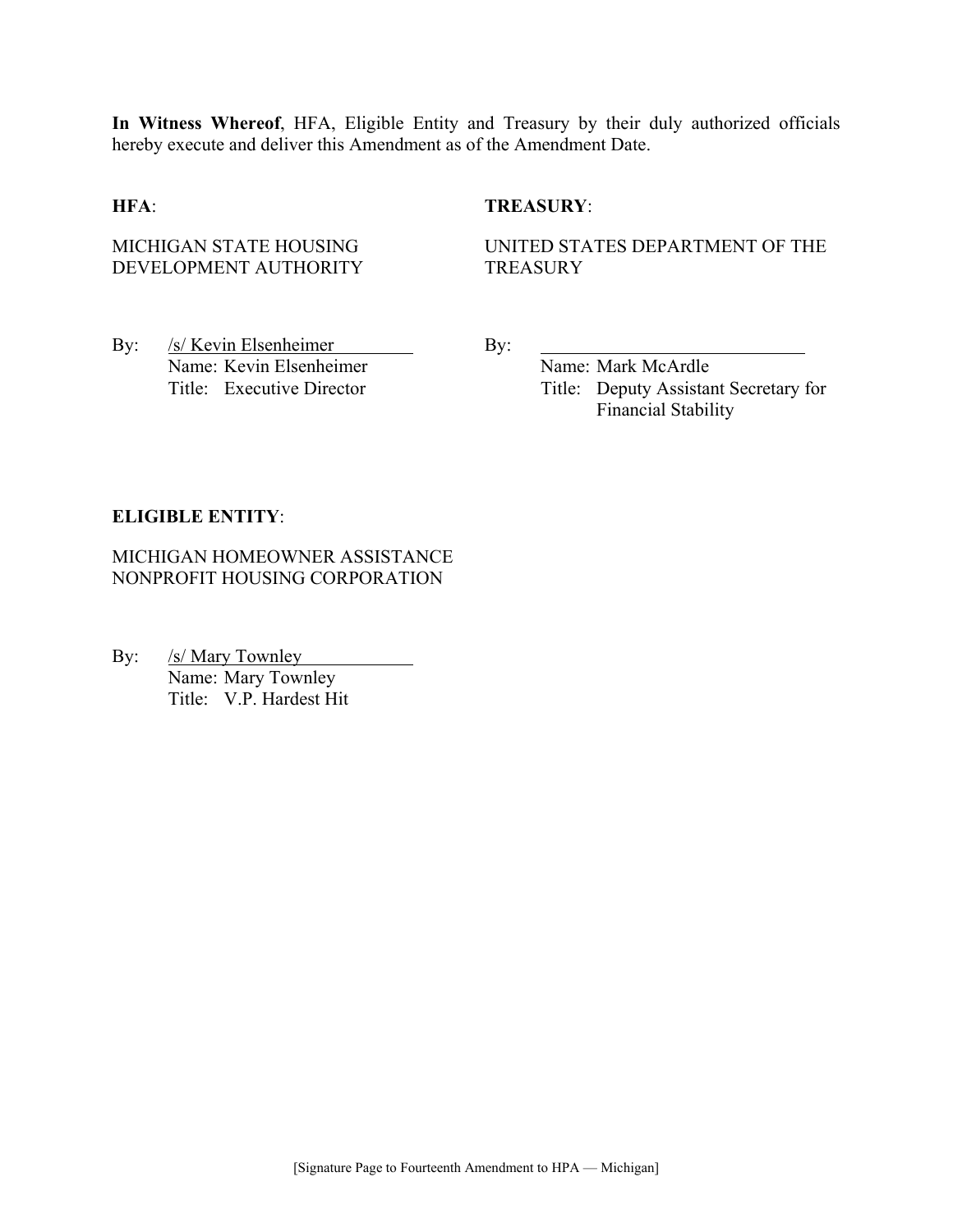## **EXHIBITS AND SCHEDULES**

- Schedule A Basic Information<br>Schedule B Service Schedules
- Schedule B Service Schedules<br>Schedule C Permitted Expenses
- Permitted Expenses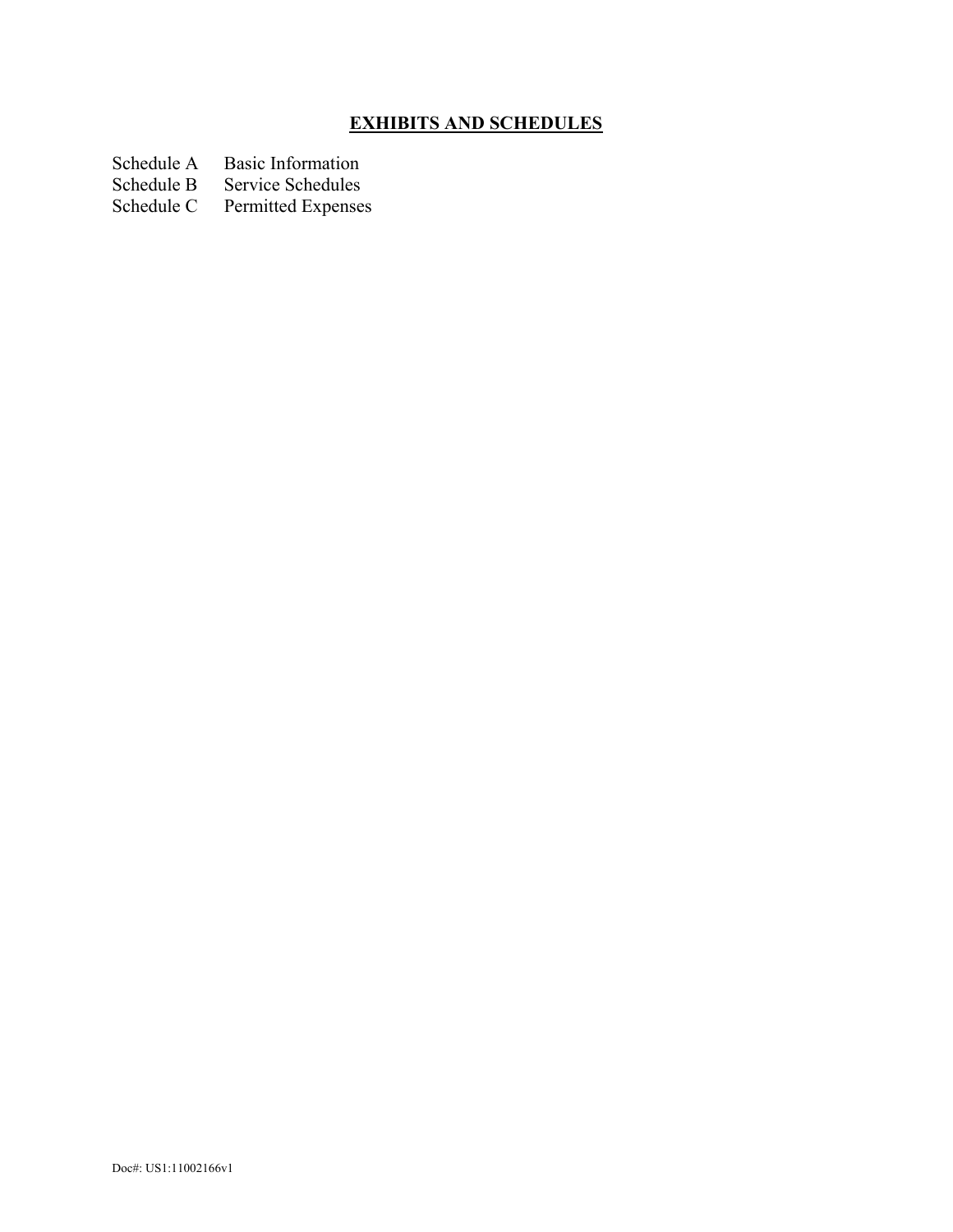### **SCHEDULE A**

# **BASIC INFORMATION**

| Eligible Entity Information:                                                 |                                                                |
|------------------------------------------------------------------------------|----------------------------------------------------------------|
| Name of the Eligible Entity:                                                 | Michigan Homeowner Assistance Nonprofit<br>Housing Corporation |
| Corporate or other organizational form:                                      | Domestic Nonprofit Corporation                                 |
| Jurisdiction of organization:                                                | State of Michigan                                              |
| Notice Information:                                                          |                                                                |
| HFA Information:<br>Name of HFA:                                             | Michigan<br>Housing<br>State<br>Development<br>Authority       |
| Organizational form:                                                         | Public body corporate and politic of the<br>State of Michigan  |
| Date of Application:                                                         | April 14, 2010                                                 |
| Date of Action Plan:                                                         | September 1, 2010                                              |
| Notice Information:                                                          |                                                                |
| Program Participation Cap:                                                   | \$761,204,045.00                                               |
| Portion of Program Participation Cap<br>Representing Original HHF Funds:     | \$154,500,000.00                                               |
| Portion of Program Participation Cap<br>Representing Unemployment HHF Funds: | \$128,461,559.00                                               |
| Rounds 1-4 Funding Allocation:                                               | \$498,605,738.00                                               |
| Round 5 Funding Allocation:                                                  | \$262,598,307.00                                               |
| Permitted Expenses:                                                          | \$69,981,853.00                                                |
| Closing Date:                                                                | June 23, 2010                                                  |
| <b>First Amendment Date:</b>                                                 | September 23, 2010                                             |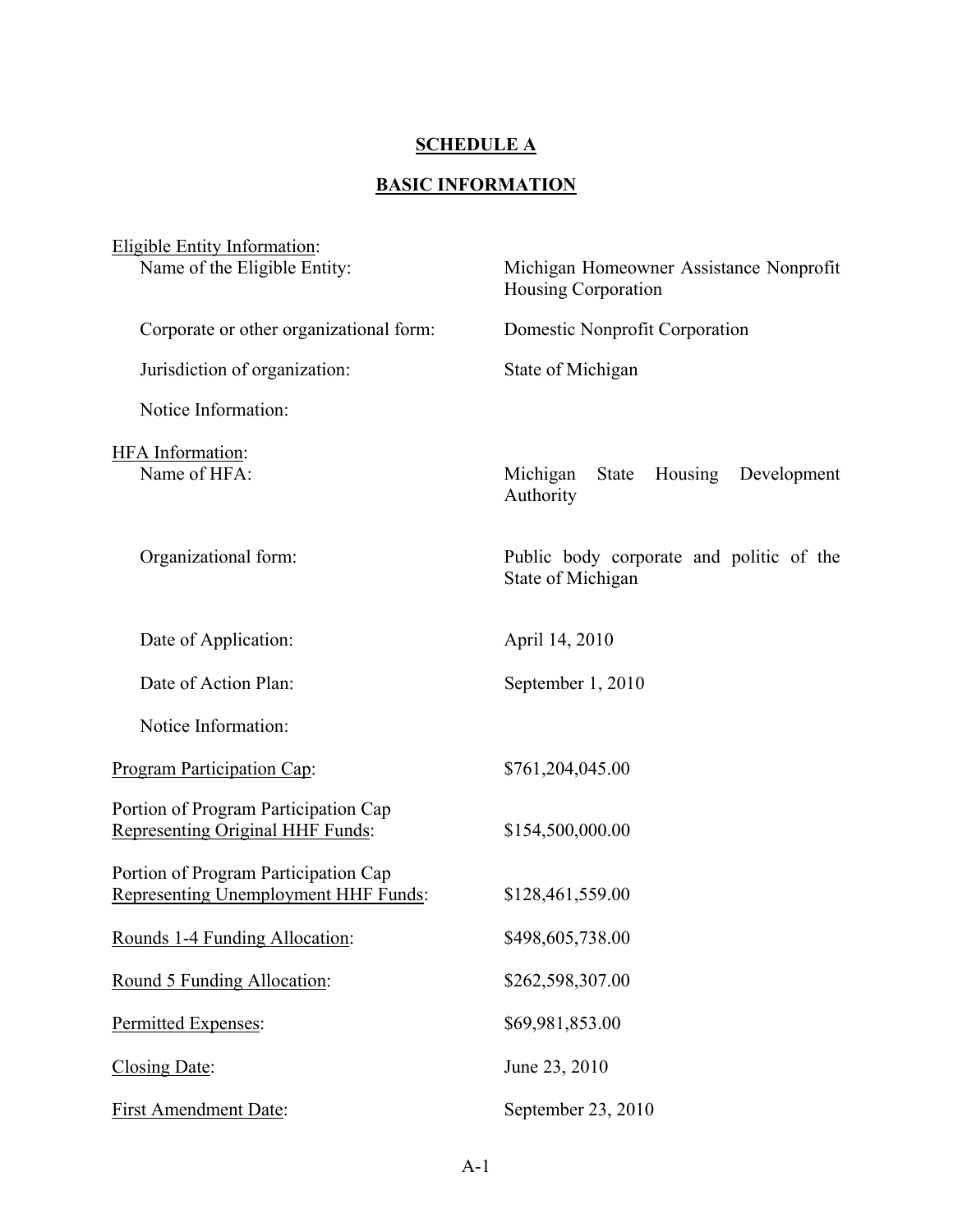| <b>Second Amendment Date:</b>                          | September 29, 2010                                                                                                                                        |
|--------------------------------------------------------|-----------------------------------------------------------------------------------------------------------------------------------------------------------|
| Third Amendment Date:                                  | December 16, 2010                                                                                                                                         |
| Fourth Amendment Date:                                 | August 3, 2011                                                                                                                                            |
| <b>Fifth Amendment Date:</b>                           | June 28, 2012                                                                                                                                             |
| <b>Sixth Amendment Date:</b>                           | November 15, 2012                                                                                                                                         |
| <b>Seventh Amendment Date:</b>                         | June 6, 2013                                                                                                                                              |
| <b>Eighth Amendment Date:</b>                          | December 12, 2013                                                                                                                                         |
| <b>Ninth Amendment Date:</b>                           | October 10, 2014                                                                                                                                          |
| Tenth Amendment Date:                                  | March 6, 2015                                                                                                                                             |
| <b>Eleventh Amendment Date:</b>                        | October 28, 2015                                                                                                                                          |
| <b>Twelfth Amendment Date:</b>                         | April 1, 2016                                                                                                                                             |
| Thirteenth Amendment Date:                             | June 1, 2016                                                                                                                                              |
| Fourteenth Amendment Date:                             | December 19, 2016                                                                                                                                         |
| <b>Eligible Entity Depository Account Information:</b> | See account information set forth in the<br>Depository Account Control Agreement<br>between Treasury and Eligible<br>Entity<br>regarding the HHF Program. |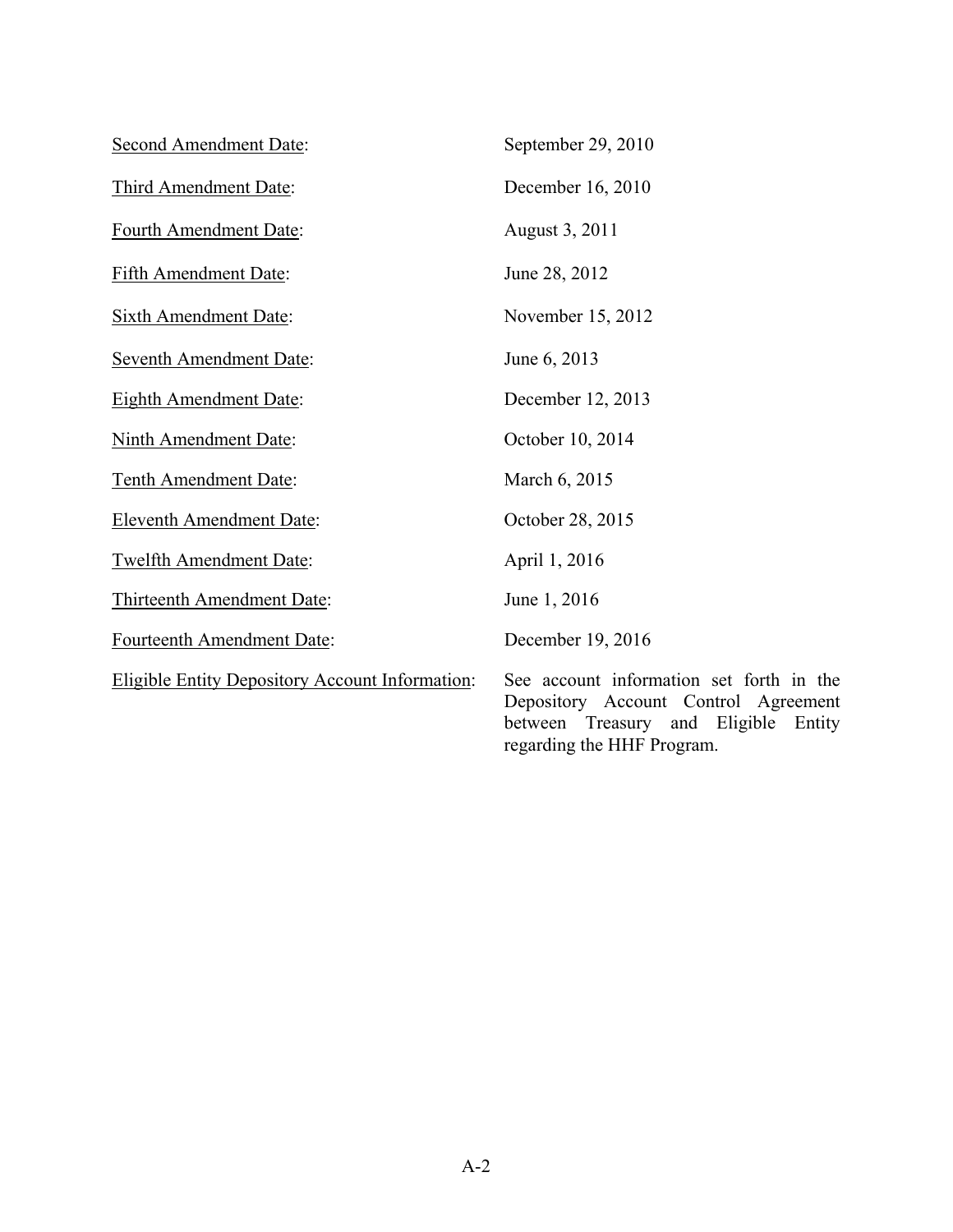#### **SCHEDULE B**

#### **SERVICE SCHEDULES**

The Service Schedules attached as Schedule B to the Current HPA are hereby deleted in their entirety and replaced with the attached Service Schedules (numbered sequentially as Service Schedule B-1, Service Schedule B-2, et. seq.), which collectively comprise Schedule B to the HPA.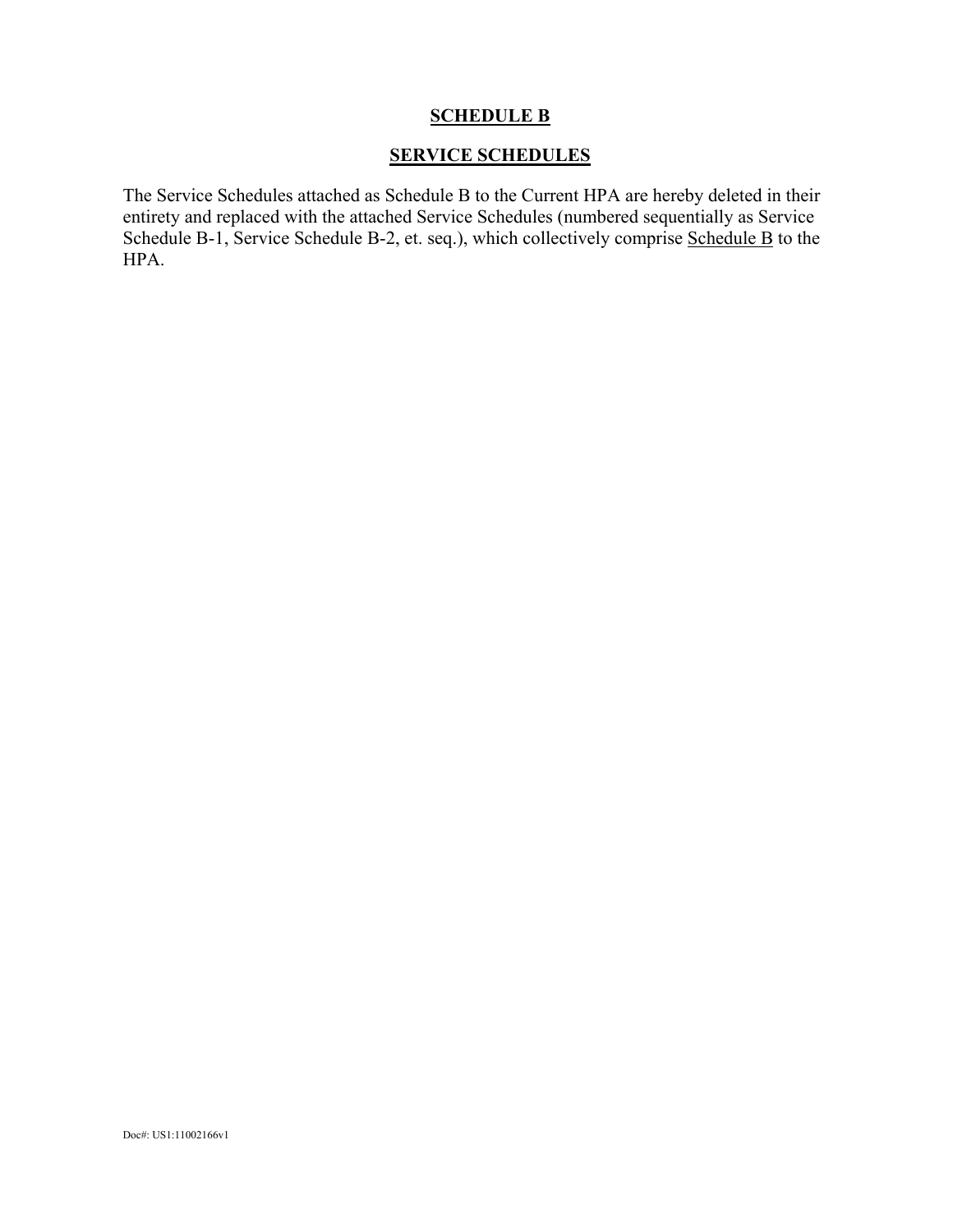# SERVICE SCHEDULE B-1 MICHIGAN STATE HOUSING DEVELOPMENT AUTHORITY **PRINCIPAL CURTAILMENT PROGRAM (PC) Summary Guidelines**

|    | 1. Program Overview                                                               | The Principal Curtailment Program will provide a one-<br>time matching fund of up to \$10,000 to homeowners seeking<br>to modify their loans. The Lender/Servicer must agree to<br>provide matching forgiveness of principal and to modify<br>the reduced loan balance.                                                                                                                                                                                                                                                                                                                                                                      |
|----|-----------------------------------------------------------------------------------|----------------------------------------------------------------------------------------------------------------------------------------------------------------------------------------------------------------------------------------------------------------------------------------------------------------------------------------------------------------------------------------------------------------------------------------------------------------------------------------------------------------------------------------------------------------------------------------------------------------------------------------------|
|    | 2. Program Goals                                                                  | Principal Curtailment will<br>avoidable<br>The<br>prevent<br>foreclosures by helping homeowners who have a qualifying,<br>involuntary hardship (for example, homeowners<br>who<br>currently cannot refinance or modify their mortgages due to<br>negative equity positions). Homeowners will benefit from<br>both a restructured loan payment and the reduction in<br>principal balance, reducing monthly payments and increasing<br>sustainability.                                                                                                                                                                                         |
| 3. | <b>Target</b><br><b>Population/Areas</b>                                          | MHA does not anticipate targeting this assistance on a<br>geographic basis, nor have we anticipated targeting specific<br>income limits.                                                                                                                                                                                                                                                                                                                                                                                                                                                                                                     |
|    | 4. Program Allocation<br>(Excluding<br><b>Administrative</b><br><b>Expenses</b> ) | \$2,764,875.77                                                                                                                                                                                                                                                                                                                                                                                                                                                                                                                                                                                                                               |
| 5. | <b>Borrower Eligibility</b><br>Criteria                                           | MHA determines homeowner eligibility. Homeowners<br>presently having negative equity, greater than 100% Loan to<br>Value (LTV) or greater than 100% Combined Loan to Value<br>(CLTV), and needing principal curtailment in order to reach a<br>sustainable mortgage payment. Homeowners are required to<br>provide a hardship affidavit; it must be the occupying<br>Homeowner who has the qualifying, involuntary hardship. If<br>providing assistance on a $2nd$ lien, first lien must be<br>documented as current. MHA considers a sustainable<br>mortgage payment 45% or less (gross household income to<br>validated mortgage payment). |
|    | 6. Property/Loan<br><b>Eligibility Criteria</b>                                   | The homeowner must currently occupy the property as<br>his/her primary residence and it must be located within the<br>state of Michigan. Homeowners must execute all Hardest Hit<br>Funds application and closing documents. Eligible structures                                                                                                                                                                                                                                                                                                                                                                                             |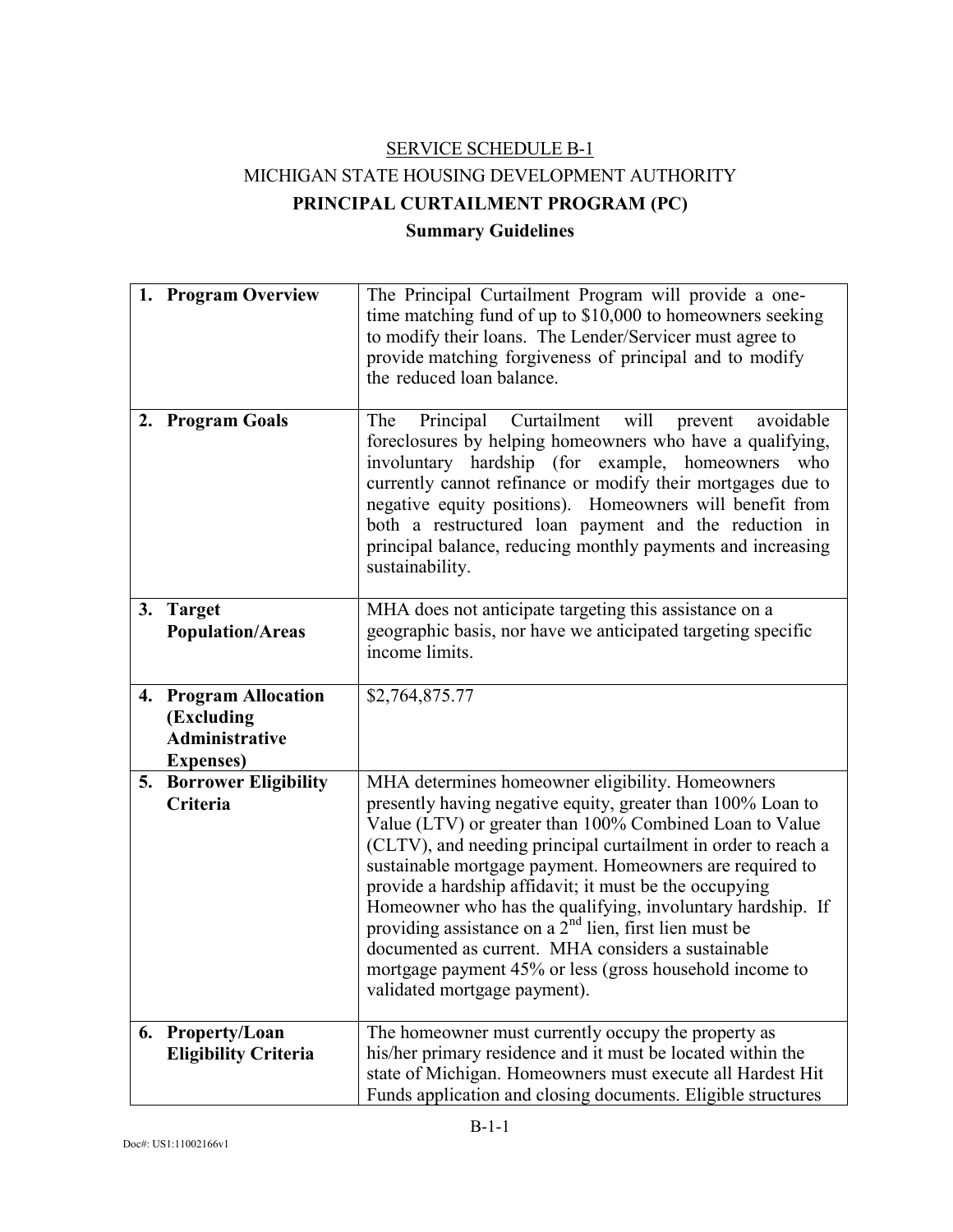| 7. Program Exclusions                | to include single-family, attached or detached, or<br>manufactured homes on a permanent foundation attached to<br>real property; 1-4 unit properties are eligible if one unit is<br>primary residence of homeowner. Existing mortgage loan<br>balance must be equal to or less than \$729,250.<br>Second homes or investment properties. Homeowners with<br>Liquid-cash reserves exceeding 6 months validated mortgage<br>payments. Lender/Servicer is not required to accept<br>homeowner to the program if a notice of trustee/sheriff sale<br>has been recorded or the trustee/sheriff sale is scheduled less<br>than seven days from date the Lender/Servicer is notified of<br>borrower eligibility.                                                                                                                                                                                                                                                  |
|--------------------------------------|------------------------------------------------------------------------------------------------------------------------------------------------------------------------------------------------------------------------------------------------------------------------------------------------------------------------------------------------------------------------------------------------------------------------------------------------------------------------------------------------------------------------------------------------------------------------------------------------------------------------------------------------------------------------------------------------------------------------------------------------------------------------------------------------------------------------------------------------------------------------------------------------------------------------------------------------------------|
| 8. Structure of<br><b>Assistance</b> | Homeowners receiving assistance will execute a secured<br>Subordinate lien mortgage and note in favor of the MHA.<br>Loan will be 0%, non-amortizing loan, forgivable over a 5<br>year term at 20% per year, which will be due on sale, transfer<br>of the property, or when the property ceases to be the<br>principal residence of the homeowner. If the primary lien is<br>paid in full due to a no cash out, limited-term, refinance, the<br>MHA may subordinate lien position in accordance with<br>program guidelines. Mortgage will be recorded through<br>public records and ongoing monitoring, repayments,<br>discharges, and subordinations will be conducted by MHA.<br>Any repayment of program funds will be re-invested back<br>into program allocation. All funds remaining in the program<br>will be returned to Treasury in accordance with the<br>Agreement. Hardest Hit Funds will be available on a first<br>come, first serve basis. |
|                                      | The Lender/Servicer will determine terms of modification<br>according to their internal guidelines. The Lender/Servicer<br>will transmit modification terms to the MHA for review and<br>agree to match MHA's assistance dollar for dollar towards<br>principal curtailment. Awarded funds will be remitted to<br>Lender/Servicer to be applied towards the capitalized balance<br>resulting in a reduction in existing principal on either the 1 <sup>st</sup><br>or 2 <sup>nd</sup> Mortgage.                                                                                                                                                                                                                                                                                                                                                                                                                                                            |
|                                      | Lender/Servicer is required to provide timely communication<br>of homeowner's loan data to the MHA and agree to place<br>collection and foreclosure activity on hold upon their<br>acceptance of the homeowner into the Hardest Hit Funds<br>Program; active foreclosure action to be canceled upon<br>receipt of Hardest Hit Funds. Lender/Servicer is required to<br>provide evidence of timely application of Hardest Hit Funds                                                                                                                                                                                                                                                                                                                                                                                                                                                                                                                         |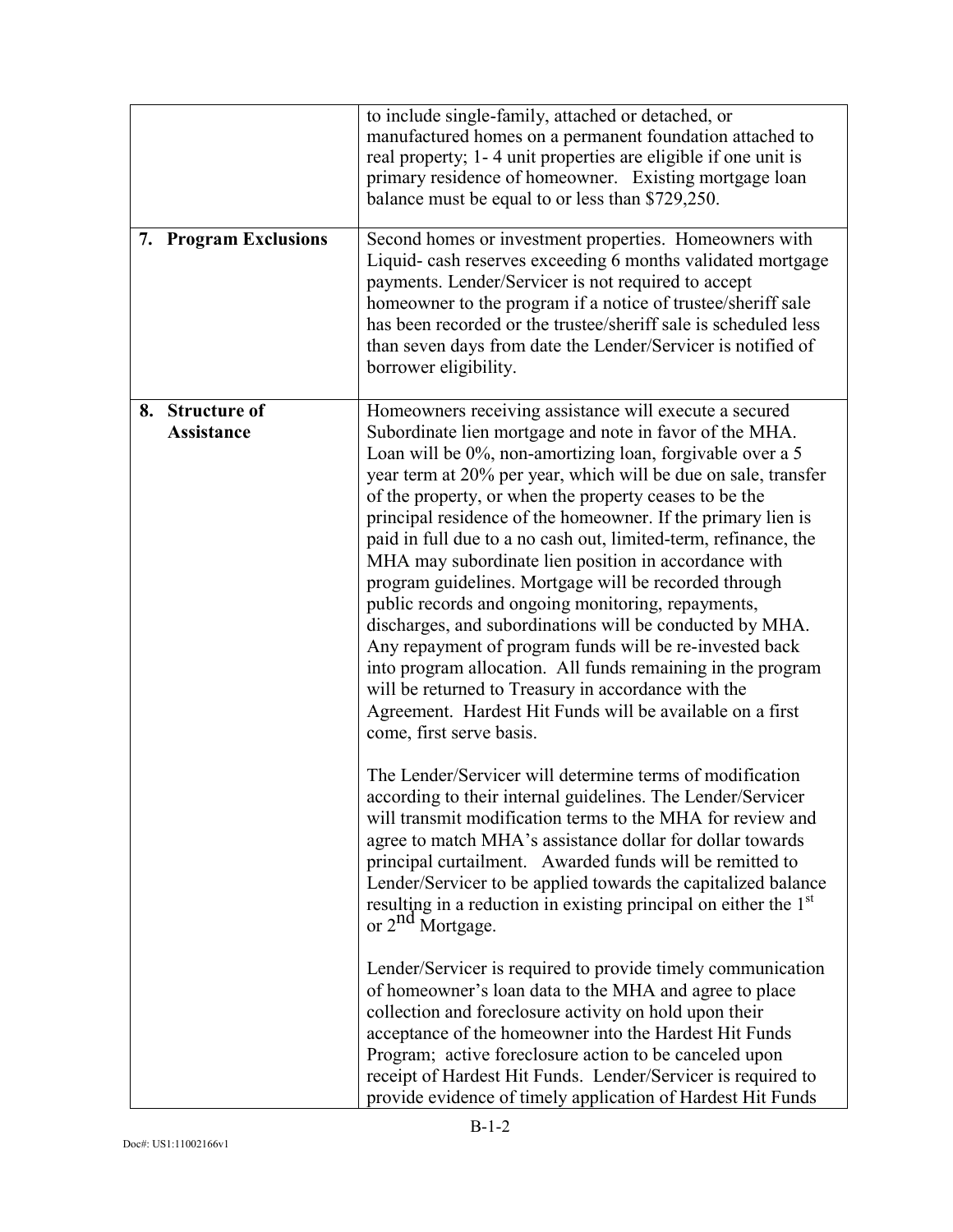|                                                                  | inclusive of their required minimum 1:1 match.<br>Lender/Servicer is required to waive all accumulated late<br>charges and non-sufficient funds (NSF) fees.                                                                                                                                                      |
|------------------------------------------------------------------|------------------------------------------------------------------------------------------------------------------------------------------------------------------------------------------------------------------------------------------------------------------------------------------------------------------|
| 9. Per Household<br><b>Assistance</b>                            | Maximum of \$10,000 per household with a minimum 1:1<br>match from the Lender/Servicer; total of \$20,000 per<br>household.                                                                                                                                                                                      |
| <b>10. Duration of Assistance</b>                                | One time assistance to homeowner paid directly to<br>Lender/Servicer for application towards capitalized balance.                                                                                                                                                                                                |
| 11. Estimated Number of<br>Participating<br><b>Households</b>    | 300 households could be served under this program if they all<br>receive the maximum funding amount of \$10,000.                                                                                                                                                                                                 |
| 12. Program Inception/<br><b>Duration</b>                        | Program rolled out July 12, 2010. Based on the<br>overwhelming need, funds allocated to this Program will<br>likely be exhausted 3 <sup>rd</sup> quarter 2014.                                                                                                                                                   |
| 13. Program Interactions<br>with Other HFA<br><b>Programs</b>    | Homeowners will only be eligible for one MHA Hardest Hit<br>Funds Program. MSHDA owned and serviced loans are<br>eligible for this program.                                                                                                                                                                      |
| <b>14. Program Interactions</b><br>with HAMP                     | Homeowners can receive HAMP assistance (including UP<br>program assistance) prior to or after receiving Hardest Hit<br>Funds assistance; Hardest Hit Funds cannot be used to pay<br>HAMP trial period payments. Lender/Servicers to follow<br>current guidance issued by their investor and/or U.S.<br>Treasury. |
| 15. Program Leverage<br>with Other Financial<br><b>Resources</b> | Existing Lender/Servicer will be required to match Hardest<br>Hit Funds at a minimum of 1:1 towards capitalized debt.<br>Lender/Servicer agrees to waive all accumulated late fees and<br>NSF fees upon receipt of Hardest Hit Funds.                                                                            |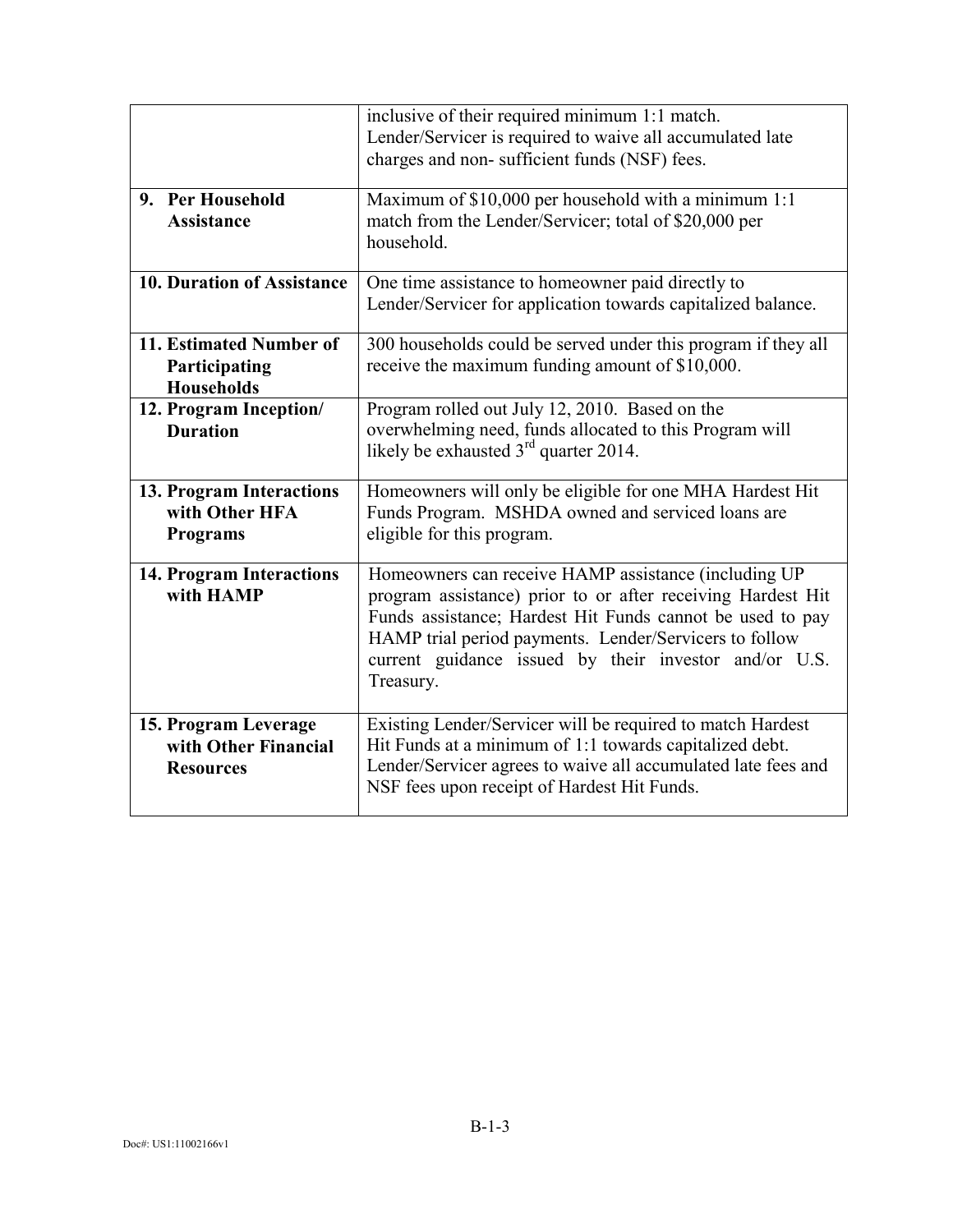# MICHIGAN STATE HOUSING DEVELOPMENT AUTHORITY

**LOAN RESCUE PROGRAM (LR)** 

## **Summary Guidelines**

|    | 1. Program Overview                                                               | Whether it was a divorce, a serious illness, or a recent period<br>unemployment, many Michigan families have encountered<br>some significant obstacle in their lives that resulted in<br>delinquent mortgage, property tax, or condominium<br>association fees that could result in property foreclosure.<br>This program will provide up to \$30,000 in assistance to<br>households who had a qualifying, involuntary hardship and<br>can sustain homeownership, but need assistance to catch up<br>on delinquent payments, escrow shortage, delinquent<br>property taxes, and/or delinquent condominium association<br>fees to avoid foreclosure. (Condominium assessed fees as<br>described in Act 59, MCL 559.101, et seq., as amended).      |
|----|-----------------------------------------------------------------------------------|---------------------------------------------------------------------------------------------------------------------------------------------------------------------------------------------------------------------------------------------------------------------------------------------------------------------------------------------------------------------------------------------------------------------------------------------------------------------------------------------------------------------------------------------------------------------------------------------------------------------------------------------------------------------------------------------------------------------------------------------------|
|    | 2. Program Goals                                                                  | This program will prevent avoidable foreclosures by helping<br>homeowners get back on solid footing. In so doing, the<br>program will stem the oversupply of foreclosed homes and<br>short sales that dominate many markets and help stabilize the<br>broader housing market in Michigan.                                                                                                                                                                                                                                                                                                                                                                                                                                                         |
| 3. | <b>Target</b><br><b>Population/Areas</b>                                          | Michigan homeowners currently delinquent on mortgage<br>payments including property taxes and/or condominium<br>association fees.                                                                                                                                                                                                                                                                                                                                                                                                                                                                                                                                                                                                                 |
|    | 4. Program Allocation<br>(Excluding<br><b>Administrative</b><br><b>Expenses</b> ) | \$216,572,902.35                                                                                                                                                                                                                                                                                                                                                                                                                                                                                                                                                                                                                                                                                                                                  |
| 5. | <b>Borrower Eligibility</b><br>Criteria                                           | MHA determines homeowner eligibility. Homeowners who<br>had a qualifying, involuntary hardship (for example, job<br>loss, decreased income or a catastrophic event).<br>Homeowners are required to provide a hardship affidavit; it<br>must be the occupying Homeowner who has the qualifying,<br>involuntary hardship. If providing assistance on a 2 <sup>nd</sup> lien,<br>first lien must be documented as current. MHA considers a<br>sustainable mortgage payment 45% or less (gross household<br>income to validated mortgage payment). If the property is<br>free and clear of mortgage liens, sustainable housing ratio<br>will be calculated on monthly payment of annual tax and<br>condominium association fees; must be 45% or less. |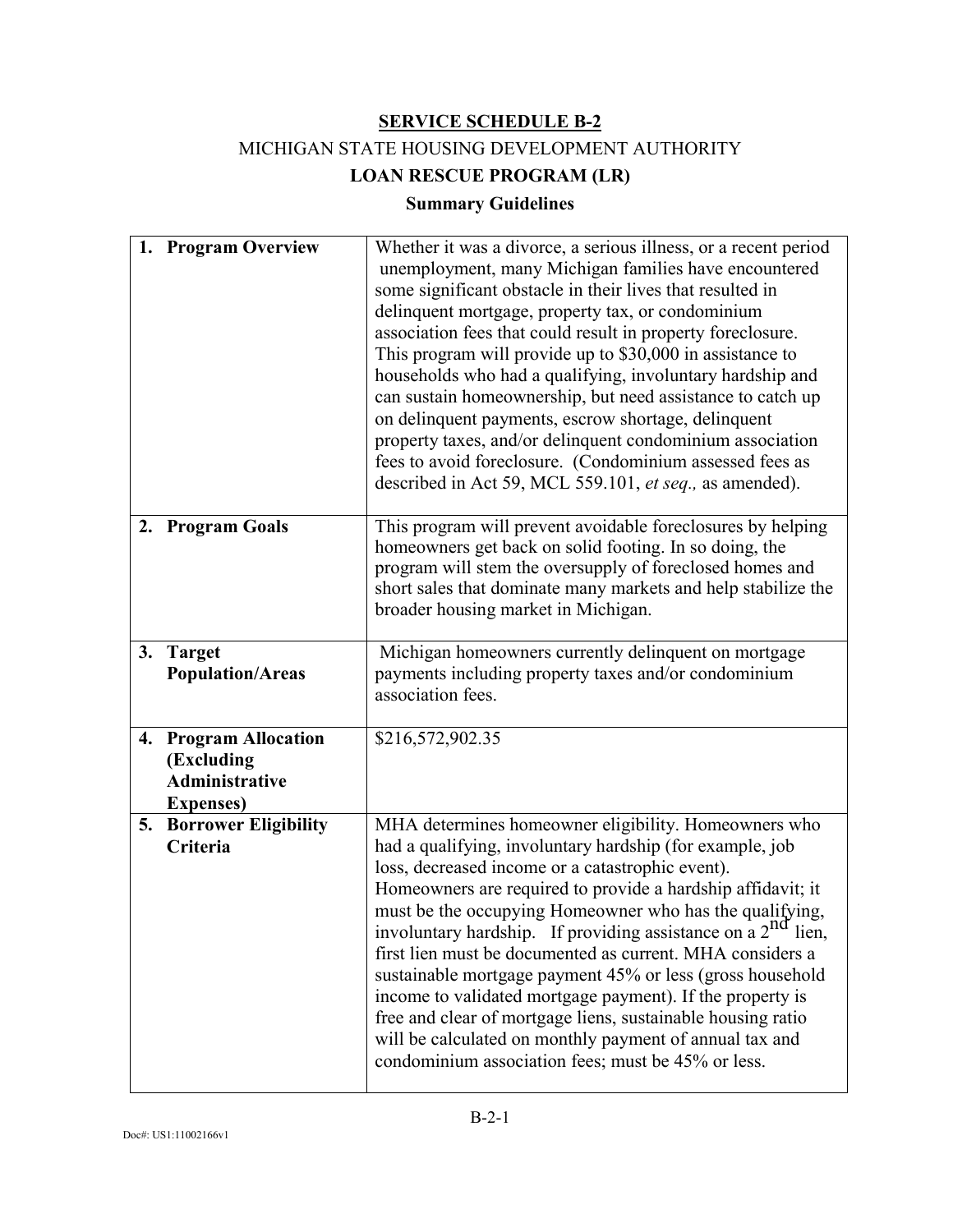|    | 6. Property/Loan<br><b>Eligibility Criteria</b> | The homeowner must currently occupy the property as<br>their primary residence and it must be located within the state<br>of Michigan. Homeowners must execute all Hardest Hit<br>Funds application and closing documents. Eligible structures<br>to include single-family, attached or detached, or<br>manufactured homes on a permanent foundation attached to<br>real property; 1-4 unit properties are eligible if one unit is<br>primary residence of homeowner. Existing mortgage loan<br>balance must be equal to or less than \$729,250.                                                                                                                                                                                                                                                                                                                                                                                                      |
|----|-------------------------------------------------|-------------------------------------------------------------------------------------------------------------------------------------------------------------------------------------------------------------------------------------------------------------------------------------------------------------------------------------------------------------------------------------------------------------------------------------------------------------------------------------------------------------------------------------------------------------------------------------------------------------------------------------------------------------------------------------------------------------------------------------------------------------------------------------------------------------------------------------------------------------------------------------------------------------------------------------------------------|
|    | 7. Program Exclusions                           | Second homes or investment properties. Properties already<br>foreclosed; after the sheriff sale date or after the foreclosure<br>judgment becomes final (property taxes or condominium<br>association fees.) Homeowners with liquid cash reserves<br>exceeding \$10,000.                                                                                                                                                                                                                                                                                                                                                                                                                                                                                                                                                                                                                                                                              |
| 8. | <b>Structure of Assistance</b>                  | Homeowners receiving assistance must be able to execute a<br>secured subordinate lien mortgage and note in favor of the<br>Eligible Entity. Loan will be 0%, non-amortizing loan,<br>forgivable over a 5 year term at 20% per year, which will be<br>due on sale, transfer of the property, or when the property<br>ceases to be the principal residence of the homeowner. If the<br>primary lien is paid in full due to a refinance transaction, the<br>MHA may subordinate lien position in accordance with<br>program guidelines. Mortgage will be recorded through public<br>records; repayments, discharges, and subordinations will be<br>conducted by MHA. Any lien recoveries will be recycled into<br>Michigan's Hardest Hit Funds for future allocation. All funds<br>remaining in the program will be returned to Treasury in<br>accordance with the Agreement. Hardest Hit Funds will be<br>available on a first come, first serve basis. |
|    |                                                 | If assistance is paid directly to tax authority or condominium<br>association, homeowner will execute an additional,<br>simultaneous Demand Note in the amount of delinquent taxes<br>and/or delinquent condominium association fees.                                                                                                                                                                                                                                                                                                                                                                                                                                                                                                                                                                                                                                                                                                                 |
|    |                                                 | Lender/Servicer and/or eligible third party (property tax<br>authority or condominium association) is required to provide<br>timely communication of homeowner's loan data to the MHA<br>and agree to place collection and foreclosure activity on hold<br>upon their acceptance of the homeowner into the Hardest Hit<br>Funds Program; active foreclosure action to be canceled<br>upon receipt of Hardest Hit Funds. Lender/Servicer and/or<br>eligible third party (property tax authority or condominium<br>association) is required to provide evidence of timely<br>application of Hardest Hit Funds. Lender/Servicer is required                                                                                                                                                                                                                                                                                                              |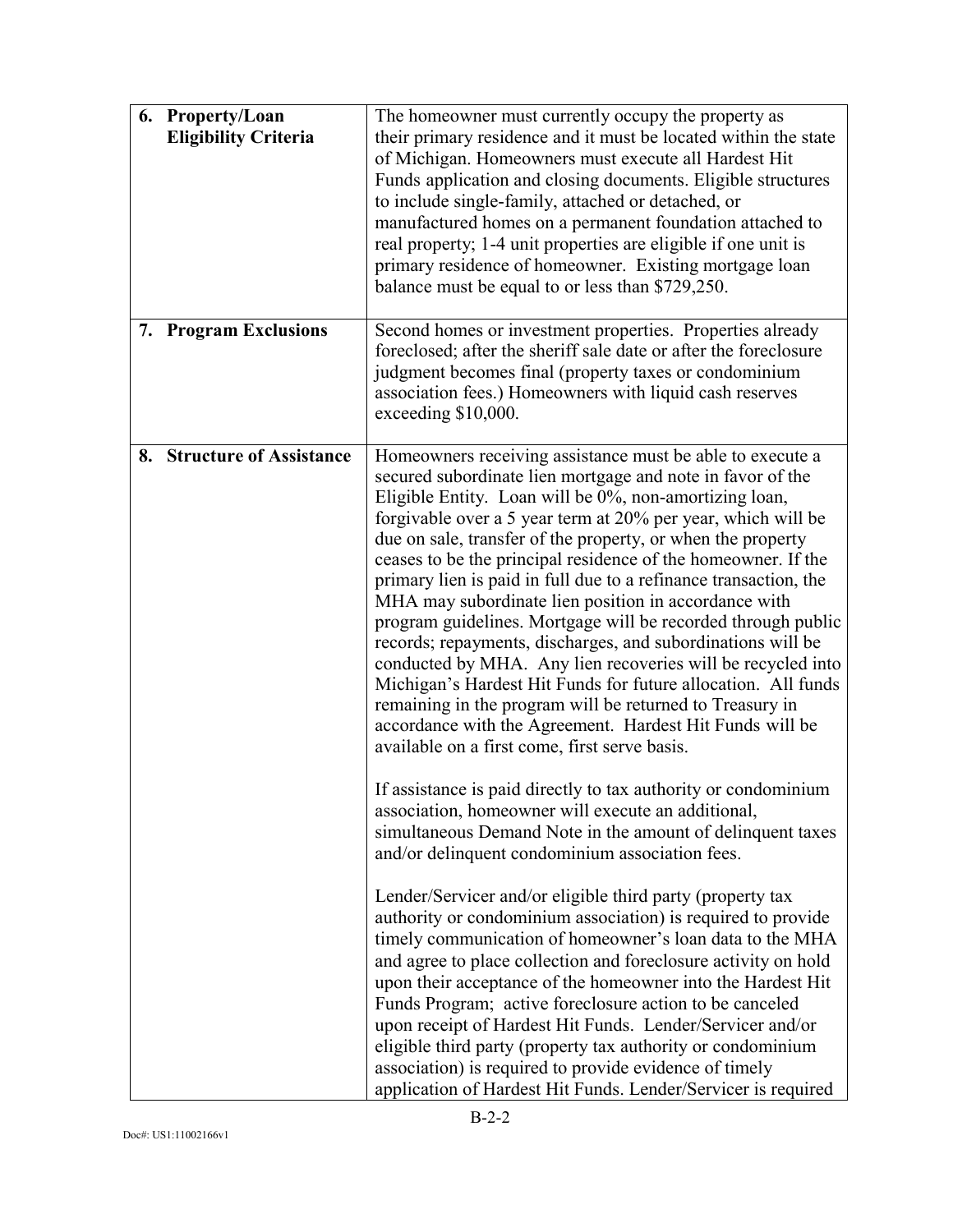|                                                                         | to waive all accumulated late charges and non-sufficient<br>funds (NSF) fees.                                                                                                                                                                                                                                                                                                  |
|-------------------------------------------------------------------------|--------------------------------------------------------------------------------------------------------------------------------------------------------------------------------------------------------------------------------------------------------------------------------------------------------------------------------------------------------------------------------|
|                                                                         |                                                                                                                                                                                                                                                                                                                                                                                |
| 9. Per Household                                                        | One time award up to \$30,000 per household.                                                                                                                                                                                                                                                                                                                                   |
| <b>Assistance</b>                                                       |                                                                                                                                                                                                                                                                                                                                                                                |
| <b>10. Duration of Assistance</b>                                       | One-time assistance to homeowner, paid directly to<br>Lender/Servicer and/or eligible third party, for application<br>towards homeowner's total, accrued delinquent mortgage<br>payments, escrow shortages, corporate advances, excluding<br>late charges and NSF fees, delinquent property taxes and/or<br>delinquent condominium association fees on homeowners'<br>account. |
| 11. Estimated Number<br>of Participating Households                     | Based upon maximum program funding of \$30,000 per<br>household, 7,218 households may be assisted.                                                                                                                                                                                                                                                                             |
| 12. Program Inception /<br><b>Duration</b>                              | Based on the overwhelming need, funds allocated to this<br>Program will likely be exhausted prior to December 31, 2020.                                                                                                                                                                                                                                                        |
| 13. Program Interactions<br>with Other HFA<br><b>Programs</b>           | Homeowners will only be eligible for one MHA Hardest Hit<br>Funds Program. MSHDA owned and serviced loans are<br>eligible for this program. Homeowners are eligible for<br>simultaneous disbursements to multiple, eligible<br>entities/participating partners in this Program.                                                                                                |
| <b>14. Program Interactions</b><br>with HAMP                            | Homeowners can receive HAMP assistance prior to or<br>after receiving Hardest Hit Funds assistance; Hardest Hit<br>Funds cannot be used to pay HAMP trial period<br>payments. Lender/Servicers to follow current guidance<br>issued by their investor and/or U.S. Treasury.                                                                                                    |
| 15. Program Leverage with<br><b>Other Financial</b><br><b>Resources</b> | Lender/Servicer agrees to waive all accumulated late fees and<br>NSF fees. No further matching is required.                                                                                                                                                                                                                                                                    |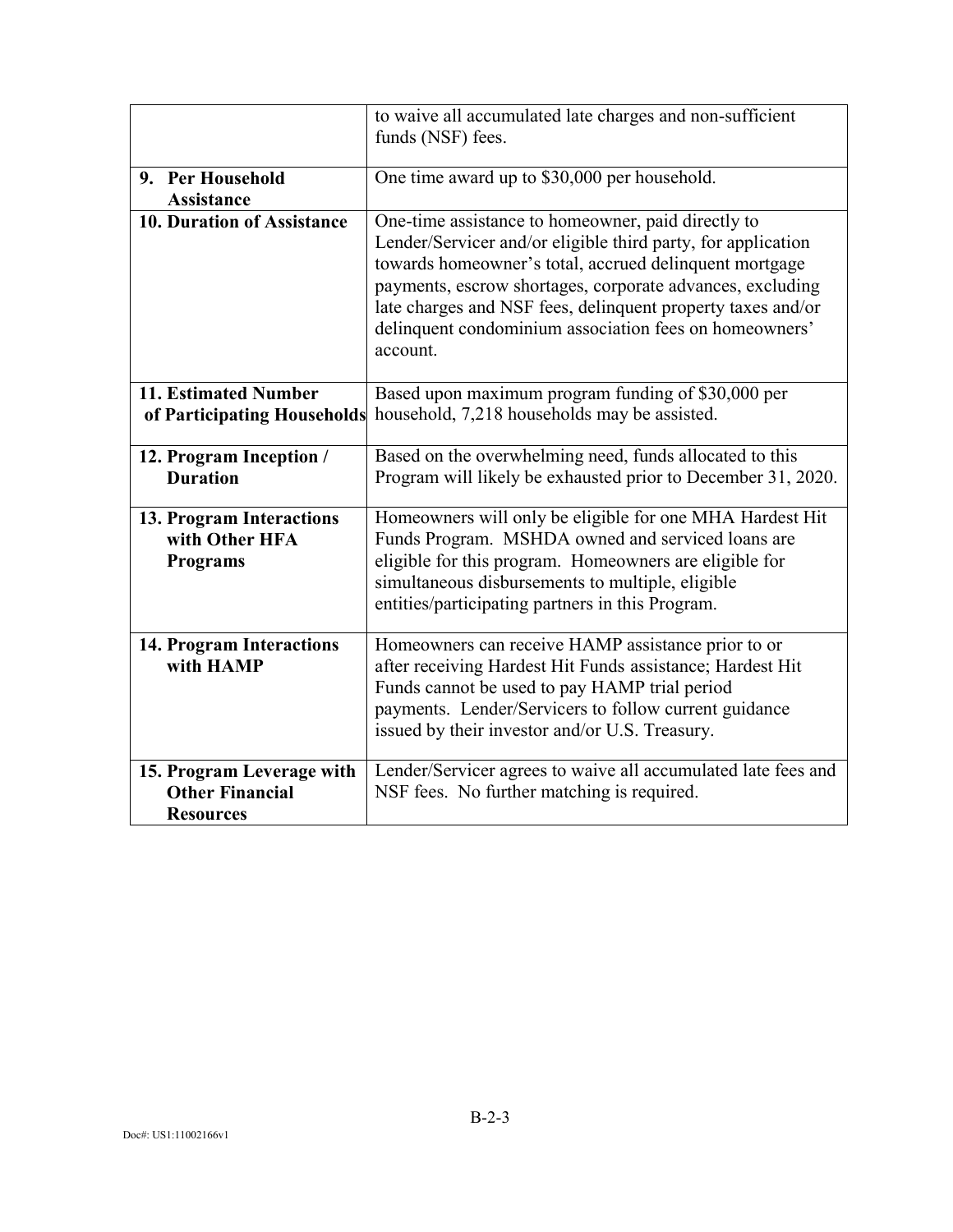# MICHIGAN STATE HOUSING DEVELOPMENT AUTHORITY **UNEMPLOYMENT MORTGAGE SUBSIDY PROGRAM (UMS)**

### **Summary Guidelines**

| 1. Program Overview        | Michigan, through its Unemployment Mortgage Subsidy<br>Program, may directly provide funds to the Lender/Servicer<br>to subsidize an eligible homeowner's current or modified<br>monthly mortgage payment and/or reinstate an existing<br>mortgage, property tax or condominium association fees<br>delinquency.<br>This Program assists the homeowner who has had a qualifying,<br>unemployment or underemployment-related hardship in<br>retaining homeownership by subsidizing up to $50\%$ or \$1,000<br>(whichever is less) of the monthly mortgage payment. The<br>monthly subsidy will not exceed a total of 12 consecutive<br>months or \$12,000. Homeowners will be responsible for the<br>unsubsidized portion of their first mortgage lien's monthly<br>payment, which will be collected by MHA's special sub-<br>servicer and sent to MHA; MHA will always remit the full<br>mortgage payment directly to the Lender/Servicer.<br>Homeowners will also be eligible for upfront assistance to<br>contribute towards a mortgage delinquency; inclusive of<br>current mortgage payment due, delinquent mortgage<br>payments, escrow shortages, corporate advances, excluding<br>accrued late charges and non-sufficient funds (NSF) fees, on<br>homeowners' mortgage account. Unemployed or<br>underemployed homeowners that do not have a first<br>mortgage lien or the first mortgage lien is documented as<br>current and is not with a participating lender/servicer may<br>be eligible for one-time reinstatement of delinquent property<br>taxes and/or condominium association dues only. Maximum<br>reinstatement amount cannot exceed the maximum program<br>reservation of \$30,000 less the total amount initially reserved<br>for 12 monthly subsidy amounts. |
|----------------------------|------------------------------------------------------------------------------------------------------------------------------------------------------------------------------------------------------------------------------------------------------------------------------------------------------------------------------------------------------------------------------------------------------------------------------------------------------------------------------------------------------------------------------------------------------------------------------------------------------------------------------------------------------------------------------------------------------------------------------------------------------------------------------------------------------------------------------------------------------------------------------------------------------------------------------------------------------------------------------------------------------------------------------------------------------------------------------------------------------------------------------------------------------------------------------------------------------------------------------------------------------------------------------------------------------------------------------------------------------------------------------------------------------------------------------------------------------------------------------------------------------------------------------------------------------------------------------------------------------------------------------------------------------------------------------------------------------------------------------------------------------------------------------------|
| <b>Program Goals</b><br>2. | Provide monthly mortgage payment assistance and delinquent<br>mortgage, property tax, or condominium association fees<br>reinstatement to unemployed or underemployed residents<br>helping them remain successful in homeownership by<br>preventing avoidable foreclosures. In so doing, the program will<br>stem the oversupply of foreclosed homes that dominate many<br>markets and help stabilize the broader housing market in<br>Michigan.                                                                                                                                                                                                                                                                                                                                                                                                                                                                                                                                                                                                                                                                                                                                                                                                                                                                                                                                                                                                                                                                                                                                                                                                                                                                                                                                   |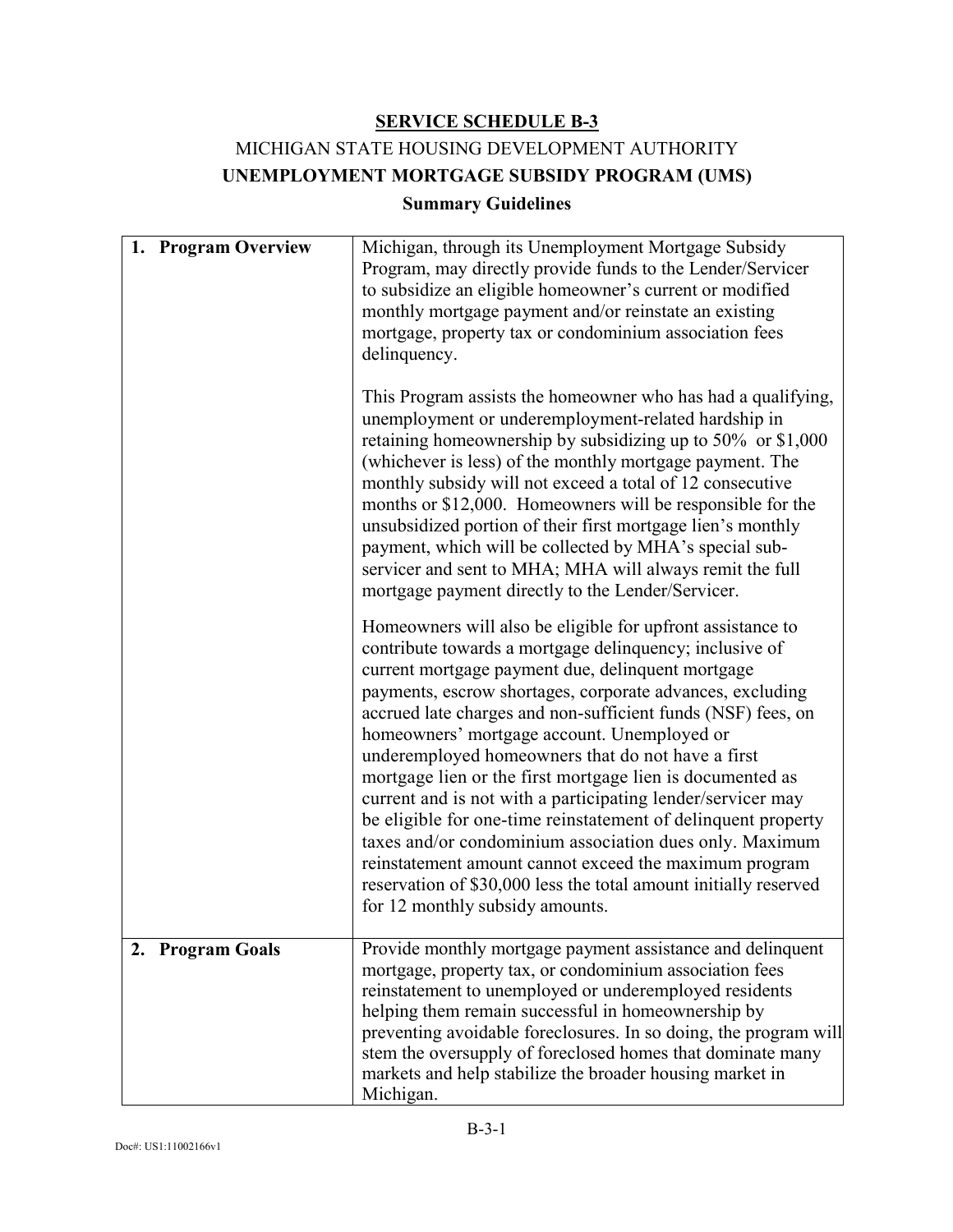| 3. | <b>Target Population /</b><br><b>Areas</b>                                            | Unemployed and underemployed Michigan homeowners who<br>need help paying their monthly mortgage payment and/or are<br>currently delinquent on mortgage payments, property taxes and<br>/or condominium fees.                                                                                                                                                                                                                                                                                                                                                                                                                                                                                                                                                                                                                                        |
|----|---------------------------------------------------------------------------------------|-----------------------------------------------------------------------------------------------------------------------------------------------------------------------------------------------------------------------------------------------------------------------------------------------------------------------------------------------------------------------------------------------------------------------------------------------------------------------------------------------------------------------------------------------------------------------------------------------------------------------------------------------------------------------------------------------------------------------------------------------------------------------------------------------------------------------------------------------------|
| 4. | <b>Program Allocation</b><br>(Excluding<br><b>Administrative</b><br><b>Expenses</b> ) | \$81,861,559                                                                                                                                                                                                                                                                                                                                                                                                                                                                                                                                                                                                                                                                                                                                                                                                                                        |
|    | <b>5. Borrower Eligibility</b><br>Criteria                                            | MHA determines homeowner eligibility. Homeowners who<br>have lost their job and have received Michigan unemployment<br>benefits (UIA) within the last 12 months of application date<br>(not registration date) or homeowners who are underemployed<br>and are able to document a 20% reduction in gross income.<br>Homeowners are required to provide a hardship affidavit; it<br>must be the occupying Homeowner who has the qualifying,<br>involuntary hardship. Qualifying ratio of 45% or less (gross<br>household income, including unemployment compensation, to<br>borrower's required portion of the validated mortgage<br>payment). If the property is free and clear of mortgage liens,<br>sustainable housing ratio will be calculated on monthly<br>payments of annual tax and/or condominium association fees;<br>must be 45% or less. |
|    | 6. Property / Loan<br><b>Eligibility Criteria</b>                                     | The homeowner must currently occupy the property as their<br>primary residence and it must be located within the state of<br>Michigan. Homeowners must execute all Hardest Hit Funds<br>application and closing documents. Eligible structures to<br>include single-family, attached or detached, or manufactured<br>homes on a permanent foundation attached to real property;<br>1-4 unit properties are eligible if one unit is primary residence<br>of homeowner. Existing mortgage loan balance must be<br>equal to or less than \$729,250.                                                                                                                                                                                                                                                                                                    |
|    | 7. Program Exclusions                                                                 | Homeowners unable to document an eligible unemployment<br>or underemployment hardship. Second homes or investment<br>properties. Properties already foreclosed; after the sheriff sale or<br>after the foreclosure judgment becomes final (property taxes or<br>condominium association fees.) Homeowners with liquid cash<br>reserves exceeding \$10,000.<br>Assistance may not be provided on a loan in a $2nd$ lien position.                                                                                                                                                                                                                                                                                                                                                                                                                    |
|    | 8. Structure of Assistance                                                            | Homeowners receiving assistance must be able to execute a<br>secured subordinate lien mortgage and note in favor of the<br>MHA. Loan will be 0%, non-amortizing loan, forgivable over a                                                                                                                                                                                                                                                                                                                                                                                                                                                                                                                                                                                                                                                             |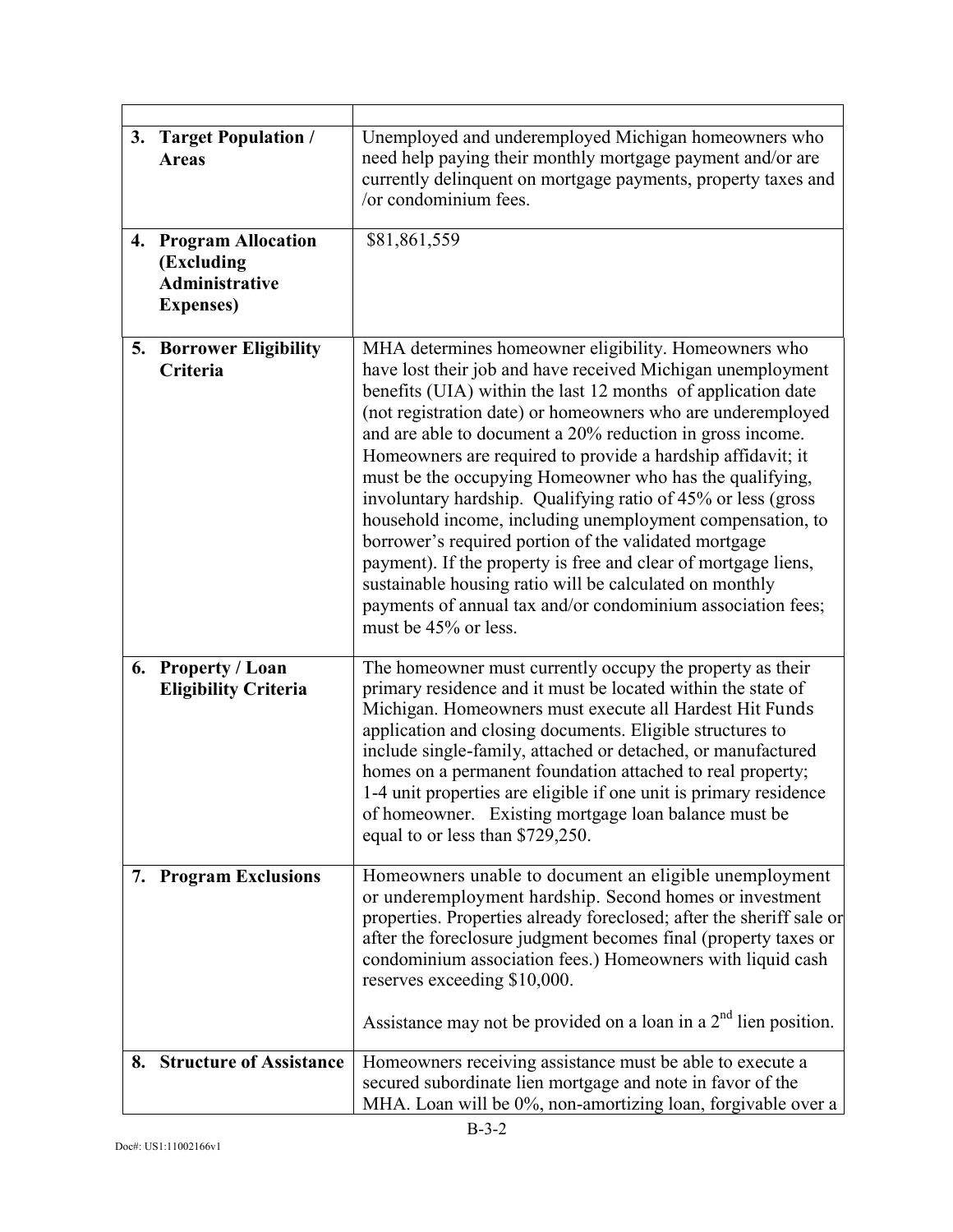|                                                        | 5 year term at 20% per year, which will be due on sale, transfer<br>of the property, or when the property ceases to be the principal |
|--------------------------------------------------------|--------------------------------------------------------------------------------------------------------------------------------------|
|                                                        | residence of the homeowner. If the primary lien is paid in full                                                                      |
|                                                        | due to a refinance transaction, the MHA may subordinate lien                                                                         |
|                                                        | position in accordance with in program guidelines. Mortgage<br>will be recorded through public records; repayments,                  |
|                                                        | discharges, and subordinations will be conducted by MHA.                                                                             |
|                                                        | Any lien recoveries will be recycled into Michigan's Hardest                                                                         |
|                                                        | Hit Funds for future allocation. All funds remaining in the                                                                          |
|                                                        | program will be returned to Treasury in accordance with the<br>Agreement. Hardest Hit funds will be available on a first come,       |
|                                                        | first serve basis.                                                                                                                   |
|                                                        | Lender/Servicer is required to provide timely communication                                                                          |
|                                                        | of homeowner's loan data to the MHA and agree to place                                                                               |
|                                                        | collection and foreclosure activity on hold upon their                                                                               |
|                                                        | acceptance of the homeowner into the Hardest Hit Funds<br>Program; active foreclosure action to be canceled upon receipt             |
|                                                        | of Hardest Hit Funds. Lender/Servicer is required to provide                                                                         |
|                                                        | evidence of timely application of Hardest Hit Funds.                                                                                 |
|                                                        | Lender/Servicer is required to waive all accumulated late                                                                            |
|                                                        | charges and NSF fees.                                                                                                                |
| 9. Per Household                                       | \$30,000 maximum per household.                                                                                                      |
| <b>Assistance</b><br><b>10. Duration of Assistance</b> | After one-time reinstatement assistance to mortgage                                                                                  |
|                                                        | lender/servicer, tax authority and/or condominium association,                                                                       |
|                                                        | the monthly subsidy ceases after 12 months consecutive                                                                               |
|                                                        | monthly payments OR if homeowner fails to pay their portion<br>of the payment in accordance with terms of the Note.                  |
|                                                        |                                                                                                                                      |
| 11. Estimated Number of                                | Based upon maximum program funding of \$30,000 per                                                                                   |
| Participating<br><b>Households</b>                     | household, a minimum of 2,728 households may be assisted.                                                                            |
| 12. Program Inception /                                | Based on the overwhelming need, funds allocated to this                                                                              |
| <b>Duration</b>                                        | program will likely be exhausted prior to December 31, 2017.                                                                         |
| 13. Program Interactions                               | Homeowners will only be eligible for one MHA Hardest Hit                                                                             |
| with Other HFA                                         | Funds Program. MSHDA owned and serviced loans are                                                                                    |
| <b>Programs</b>                                        | eligible for this program.                                                                                                           |
| 14. Program Interactions                               | Homeowners can receive HAMP assistance prior to or                                                                                   |
| with HAMP                                              | after receiving Hardest Hit Funds assistance; Hardest Hit                                                                            |
|                                                        | Funds cannot be used to pay HAMP trial period<br>payments. Lender/Servicers to follow current guidance                               |
|                                                        | issued by their investor and/or U.S. Treasury.                                                                                       |
| 15. Program Leverage                                   | Lender/Servicer agrees to waive all accumulated late fees and                                                                        |
|                                                        |                                                                                                                                      |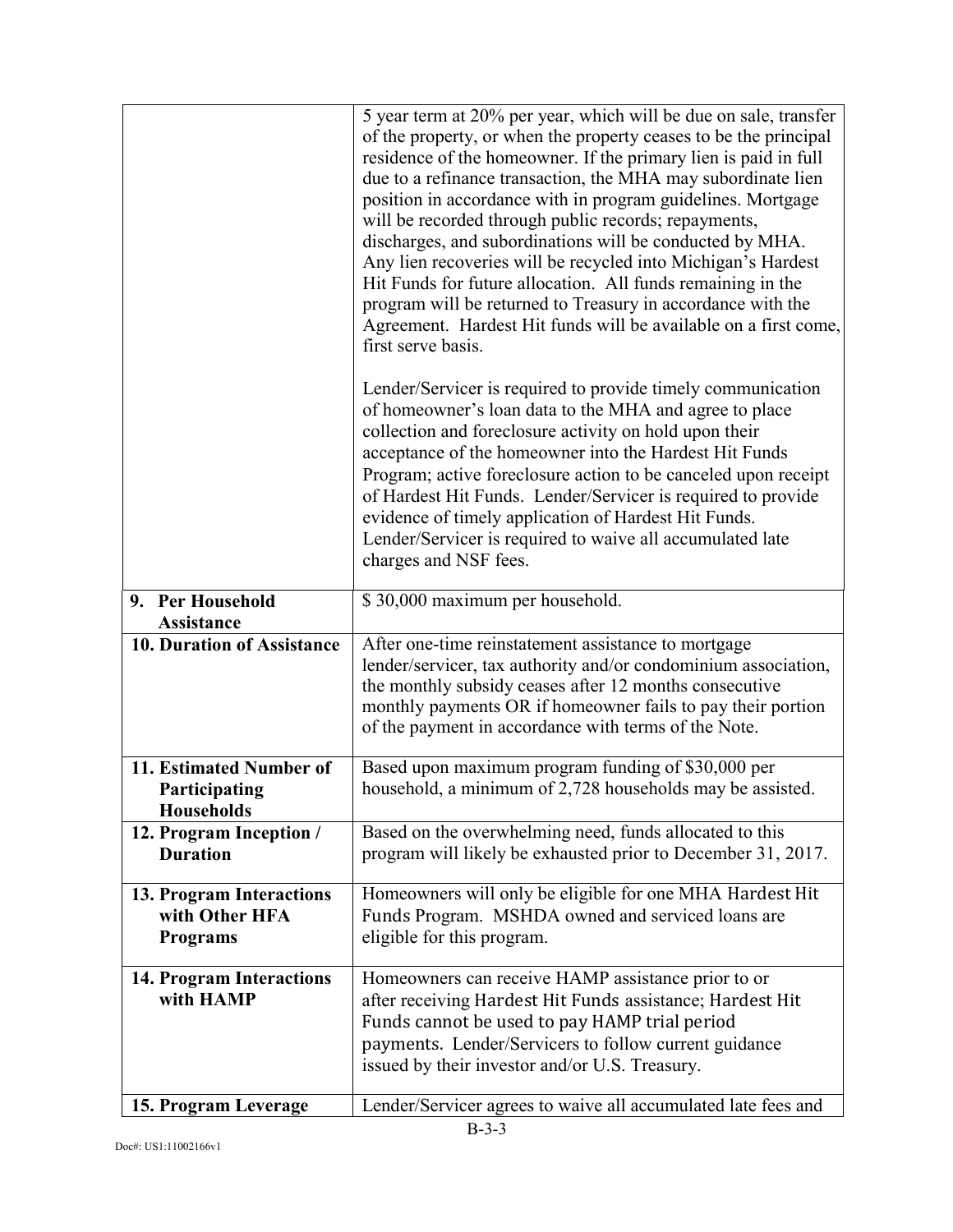| with Other Financial | NSF fees. No further matching is required. |
|----------------------|--------------------------------------------|
| <b>Resources</b>     |                                            |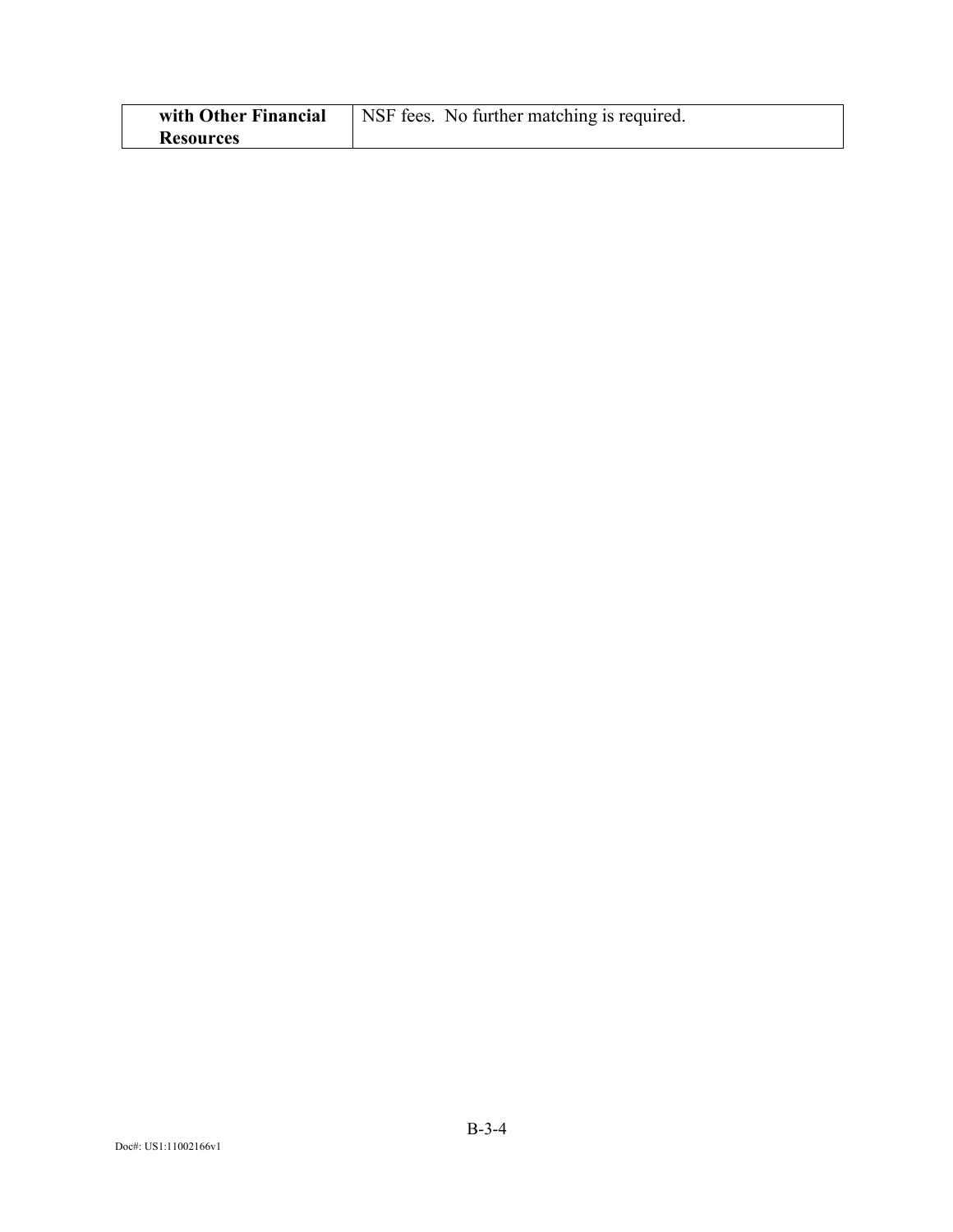## MICHIGAN STATE HOUSING DEVELOPMENT AUTHORITY **MODIFICATION PLAN PROGRAM (MP) Summary Guidelines**

|    | 1. Program Overview                                                                   | Michigan's Modification Plan Program provides a permanent<br>solution to many homeowners who have a qualifying,<br>involuntary hardship and an unsustainable monthly mortgage<br>payment and/or to borrowers with severe negative equity. Up to<br>\$30,000 in assistance may be provided to the Lender/Servicer to<br>pay the capitalized balance or negative equity in order to<br>contribute towards reaching a lower monthly payment. Re-<br>amortization only or Recast Modifications are eligible.                                         |
|----|---------------------------------------------------------------------------------------|--------------------------------------------------------------------------------------------------------------------------------------------------------------------------------------------------------------------------------------------------------------------------------------------------------------------------------------------------------------------------------------------------------------------------------------------------------------------------------------------------------------------------------------------------|
| 2. | <b>Program Goals</b>                                                                  | This program will prevent avoidable foreclosures by putting<br>homeowners who may be at a higher risk of foreclosure into a<br>permanent, affordable loan modification allowing them to<br>maintain homeownership, curb vacancies and stabilize local<br>communities.                                                                                                                                                                                                                                                                            |
|    | 3. Target<br><b>Population/Areas</b>                                                  | Homeowners with negative equity greater than 115% Loan<br>to Value (LTV) and homeowners who do not have a<br>sustainable mortgage payment.                                                                                                                                                                                                                                                                                                                                                                                                       |
| 4. | <b>Program Allocation</b><br>(Excluding<br><b>Administrative</b><br><b>Expenses</b> ) | \$8,837,288.88                                                                                                                                                                                                                                                                                                                                                                                                                                                                                                                                   |
| 5. | <b>Borrower Eligibility</b><br>Criteria                                               | MHA determines homeowner eligibility. Homeowners who have<br>a qualifying, involuntary hardship and a present housing<br>payment greater than 45% and/or have severe negative equity<br>greater than 115% LTV. MHA considers a sustainable<br>mortgage payment as 45% or less (gross household income to<br>validated mortgage payment.) Homeowners are required to<br>provide a hardship affidavit; it must be the occupying<br>Homeowner who has the qualifying, involuntary hardship.                                                         |
|    | 6. Property/Loan<br><b>Eligibility Criteria</b>                                       | The homeowner must currently occupy the property as their<br>primary residence and it must be located within the state of<br>Michigan. Homeowners must execute all Hardest Hit Funds<br>application and closing documents. Eligible structures to include<br>single-family, attached or detached, or manufactured homes on a<br>permanent foundation attached to real property; 1-4 unit properties<br>are eligible if one unit is primary residence of homeowner.<br>Existing mortgage loan balance must be equal to or less than<br>\$729,250. |
| 7. | <b>Program Exclusions</b>                                                             | Homeowners whose Lender/Servicer is unable to permanently<br>modify or recast their existing lien. Assistance may not be<br>provided on a loan in a $2nd$ lien position. Second homes or                                                                                                                                                                                                                                                                                                                                                         |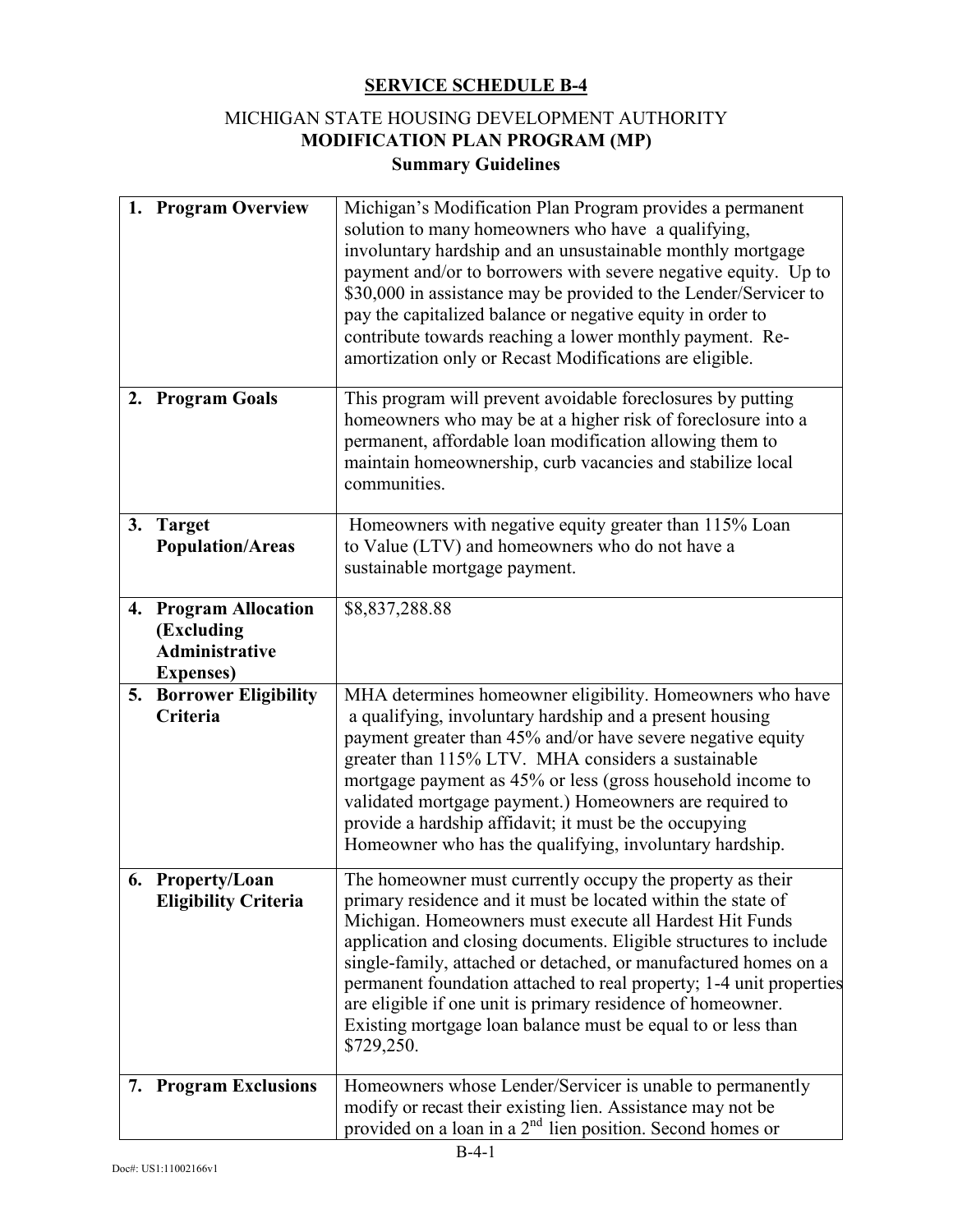|                                                 | investment properties. Properties already foreclosed; after the<br>sheriff sale date or after the foreclosure judgment becomes final<br>(property taxes or condominium association fees.) Homeowners<br>with liquid cash reserves exceeding \$10,000.                                                                                                                                                                                                                                                                                                                                                                                                                                                                                                                                                                                                                                              |
|-------------------------------------------------|----------------------------------------------------------------------------------------------------------------------------------------------------------------------------------------------------------------------------------------------------------------------------------------------------------------------------------------------------------------------------------------------------------------------------------------------------------------------------------------------------------------------------------------------------------------------------------------------------------------------------------------------------------------------------------------------------------------------------------------------------------------------------------------------------------------------------------------------------------------------------------------------------|
| <b>Structure of</b><br>8.<br><b>Assistance</b>  | Homeowners receiving assistance will execute a secured<br>subordinate lien mortgage and note in favor of the MHA. Loan<br>will be 0%, non-amortizing loan, forgivable over a 5 year term at<br>20% per year, which will be due on sale, transfer of the property,<br>or when the property ceases to be the principal residence of the<br>homeowner. If the primary lien is paid in full due to a refinance<br>transaction the MHA may be willing to subordinate lien position.<br>Mortgage will be recorded through public records; repayments,<br>discharges, and subordinations will be conducted by MHA. Any<br>lien recoveries will be recycled into Michigan's Hardest Hit<br>Funds for future allocation. All funds remaining in the program<br>will be returned to Treasury in accordance with the Agreement.<br>Hardest Hit Funds will be available on a first come, first serve<br>basis. |
|                                                 | MHA will determine amount of assistance up to program<br>maximum based on delinquency amount and/or if the loan is<br>current, based on amount required to improve negative equity<br>position. MHA equity calculation will not reduce principal loan<br>balance below 100% LTV. Awarded funds will be remitted to<br>Lender/Servicer to be applied towards the capitalized balance.<br>The Lender/Servicer will determine term of the modification<br>according to their internal guidelines and transmit modification<br>terms to the MHA. MHA will confirm final LTV is not less<br>than 100% and reduced modified mortgage payment is<br>sustainable i.e. 45% or less (gross household income to<br>validated mortgage payment).                                                                                                                                                               |
|                                                 | Lender/Servicer is required to provide timely communication of<br>homeowner's loan data to the MHA and agree to place collection<br>and foreclosure activity on hold upon their acceptance of the<br>homeowner into the Hardest Hit Funds Program; active<br>foreclosure action to be canceled upon receipt of Hardest Hit<br>Funds. Lender/Servicer is required to provide evidence of timely<br>application of Hardest Hit Funds. Lender/Servicer is required to<br>waive all accumulated late charges and non-sufficient funds<br>(NSF) fees.                                                                                                                                                                                                                                                                                                                                                   |
| <b>Per Household</b><br>9.<br><b>Assistance</b> | One-time award up to \$30,000 per household.                                                                                                                                                                                                                                                                                                                                                                                                                                                                                                                                                                                                                                                                                                                                                                                                                                                       |
| 10. Duration of                                 | One-time assistance to homeowner, paid directly to                                                                                                                                                                                                                                                                                                                                                                                                                                                                                                                                                                                                                                                                                                                                                                                                                                                 |
| Assistance                                      | Lender/Servicer, for application towards capitalized balance<br>and/or negative equity, excluding late fees and NSF fees, on                                                                                                                                                                                                                                                                                                                                                                                                                                                                                                                                                                                                                                                                                                                                                                       |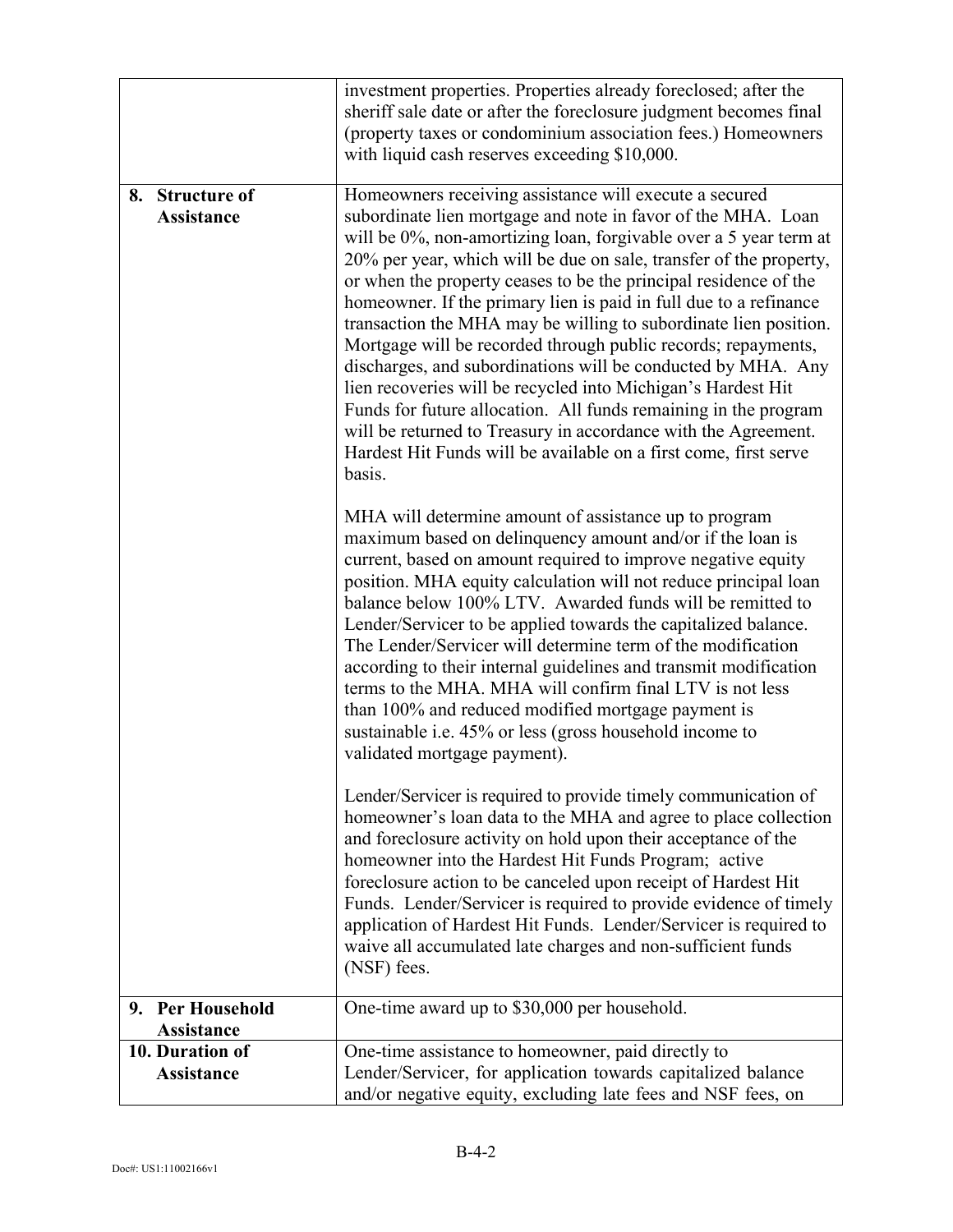|                                                                                | homeowners' mortgage account.                                                                                                                                                                                                                                               |
|--------------------------------------------------------------------------------|-----------------------------------------------------------------------------------------------------------------------------------------------------------------------------------------------------------------------------------------------------------------------------|
| 11. Estimated Number<br>of Participating<br><b>Households</b>                  | Based upon maximum program funding of \$30,000 per<br>household, a minimum of 294 households may be assisted.                                                                                                                                                               |
| 12. Program Inception/<br><b>Duration</b>                                      | Program rolled out July 2012. Based on the overwhelming need,<br>funds allocated to this Program will likely be exhausted prior to<br>December 31, 2017.                                                                                                                    |
| 13. Program<br><b>Interactions with</b><br><b>Other HFA</b><br><b>Programs</b> | Homeowners will only be eligible for one MHA Hardest Hit<br>Funds Program. MSHDA owned and serviced loans are eligible<br>for this program.                                                                                                                                 |
| 14. Program<br><b>Interactions with</b><br><b>HAMP</b>                         | Homeowners can receive HAMP assistance prior to or after<br>receiving Hardest Hit Funds assistance; Hardest Hit Funds cannot<br>be used to pay HAMP trial period payments. Lender/Servicers to<br>follow current guidance issued by their investor and/or U.S.<br>Treasury. |
| 15. Program Leverage<br>with Other Financial<br><b>Resources</b>               | Lender/Servicer agrees to waive all accumulated late fees and<br>NSF fees. No further matching is required.                                                                                                                                                                 |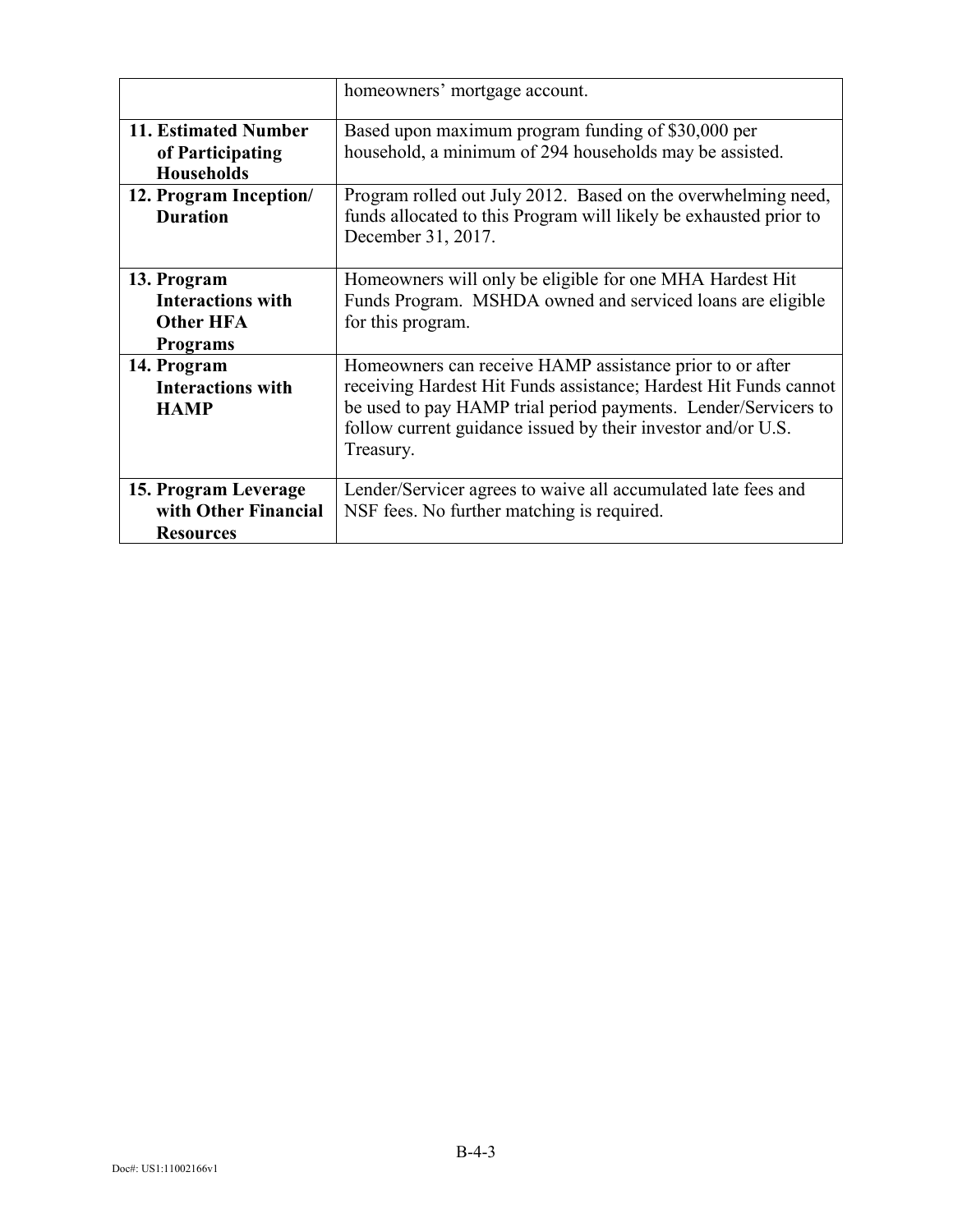### MICHIGAN STATE HOUSING DEVELOPMENT AUTHORITY

# **BLIGHT ELIMINATION PROGRAM (BE)**

## **Summary Guidelines**

|    | 1. Program Overview                                                        | Strategically target residential and multifamily demolition in<br>designated areas within the state of Michigan, by partnering with<br>land banks, non-profit and/or for-profit organizations (together,<br>"Partners").                                                                                                                                                                                                                                                                                                                                                                                                                                                                                                                                                                    |
|----|----------------------------------------------------------------------------|---------------------------------------------------------------------------------------------------------------------------------------------------------------------------------------------------------------------------------------------------------------------------------------------------------------------------------------------------------------------------------------------------------------------------------------------------------------------------------------------------------------------------------------------------------------------------------------------------------------------------------------------------------------------------------------------------------------------------------------------------------------------------------------------|
| 2. | <b>Program Goals</b>                                                       | The Blight Elimination Program (BE) primary purpose and goal<br>is to focus efforts on decreasing foreclosures and stabilizing<br>neighborhoods through the demolition and greening of vacant<br>and abandoned single family and multi family structures in<br>designated areas across Michigan. MHA will work with program<br>Partners to identify meaningful indicators that will enable them<br>to track and quantify the Blight Elimination Program's impact in<br>the designated communities.                                                                                                                                                                                                                                                                                          |
|    | 3. Target<br><b>Population/Areas</b>                                       | Demolition funds will be focused in the cities of Detroit, Flint,<br>Grand Rapids, Pontiac, Saginaw, Ecorse, Highland Park, River<br>Rouge, Ironwood, Muskegon Heights, Inkster, Jackson,<br>Hamtramck, Port Huron, Adrian and Lansing. Additional cities<br>will be selected through an application process pursuant to a<br>Notice for Funds Availability (NOFA), and upon approval of the<br>applicant's strategic plan and execution of agreements. Please<br>refer to program guides for additional information. MHA may<br>authorize demolition to immediately adjacent neighborhoods to<br>the designated cities if there is consensus among the applicable<br>Partners that activity will promote increased values of remaining<br>property and promote a positive economic impact. |
|    | 4. Program Allocation<br>(Excluding<br>Administrative<br><b>Expenses</b> ) | \$381,185,566.<br>Of this amount, no more than \$11,761,670 will be utilized<br>pursuant to the NOFA application process described above.                                                                                                                                                                                                                                                                                                                                                                                                                                                                                                                                                                                                                                                   |
|    | 5. Property Eligibility<br>Criteria                                        | MHA determines property eligibility. Property will be<br>considered blighted if it meets any of the following criteria as<br>determined by the local governing body in their strategic plan<br>and pursuant to program guidelines.<br>Considered a public nuisance according to local code or<br>$\bullet$<br>ordinance.<br>Is a nuisance due to age, physical condition or use.<br>Has had utilities, plumbing, heating or sewage disconnected,<br>destroyed, removed or rendered ineffective so that property is                                                                                                                                                                                                                                                                          |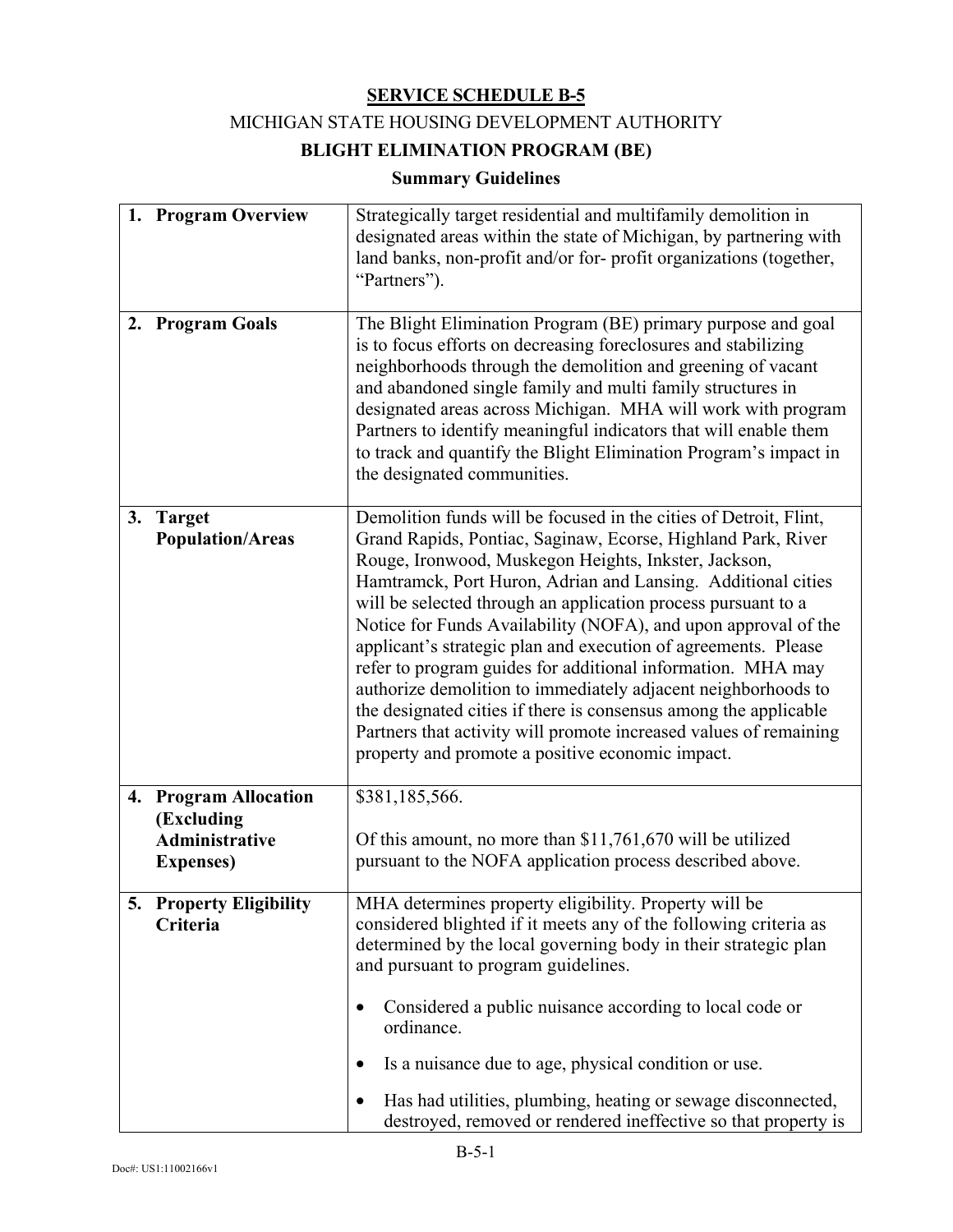|                                                     | unfit for the intended use.                                                                                                                                                                                                                                                                                                                                                                                                                                                |  |
|-----------------------------------------------------|----------------------------------------------------------------------------------------------------------------------------------------------------------------------------------------------------------------------------------------------------------------------------------------------------------------------------------------------------------------------------------------------------------------------------------------------------------------------------|--|
|                                                     | For any requests submitted on or after January 15, 2016,<br>properties must not be legally occupied at the time of any review<br>or approval by the HFA or eligible entity (as applicable) for blight<br>elimination activity.                                                                                                                                                                                                                                             |  |
| Ownership/Loan<br>6.<br><b>Eligibility Criteria</b> | Eligibility for residential (1-4 units) and multi-family $(4+)$<br>$\bullet$<br>units) demolition will be determined by MHA internal<br>committee, ensuring funds will be appropriately spent,<br>providing the greatest good for the city and neighborhood as<br>defined in the program guidelines.                                                                                                                                                                       |  |
|                                                     | MHA to issue note and mortgage not to exceed \$25,000 per<br>structure for actual costs incurred to acquire (if applicable),<br>demolish, green, manage, and maintain property for a period<br>to run concurrently with the term of the lien.                                                                                                                                                                                                                              |  |
| 7. Program Exclusions                               | Commercial structures<br>$\bullet$                                                                                                                                                                                                                                                                                                                                                                                                                                         |  |
|                                                     | Properties listed on a national, state, or local historic register<br>$\bullet$<br>that do not receive approval from State Historic Preservation<br>office and local Historical Chapters.                                                                                                                                                                                                                                                                                  |  |
| <b>Structure of</b><br>8.<br><b>Assistance</b>      | MHA/MSHDA will determine project sites in direct consultation<br>with Partners.                                                                                                                                                                                                                                                                                                                                                                                            |  |
|                                                     | Partners will be responsible for property acquisition (if<br>applicable), demolition work and on-going property<br>maintenance.                                                                                                                                                                                                                                                                                                                                            |  |
|                                                     | Partners will submit to MHA/MSHDA the following for each<br>demolition candidate:<br>Property ownership and/or acquisition information including<br>location, deed, title insurance or equivalent.                                                                                                                                                                                                                                                                         |  |
|                                                     | Pre demolition inspection with photos and post demolition<br>inspection with photos. Third party environmental inspection<br>(including asbestos information, if applicable), report<br>providing proof of completion of demolition.                                                                                                                                                                                                                                       |  |
|                                                     | Any other miscellaneous information identified on property<br>to include hazards, adverse findings, etc.                                                                                                                                                                                                                                                                                                                                                                   |  |
|                                                     | Upon receipt of the above documentation, MHA will provide<br>Hardest Hit funding to Partner after Partner's execution of a<br>mortgage and note for a maximum of \$25,000 in favor of MHA.<br>Total assistance will provide for payoff of any existing lien (if<br>applicable), demolition costs, a \$500 one-time project<br>management fee, and \$750 maintenance fee to cover<br>maintenance of property for a period to run concurrently with the<br>term of the lien. |  |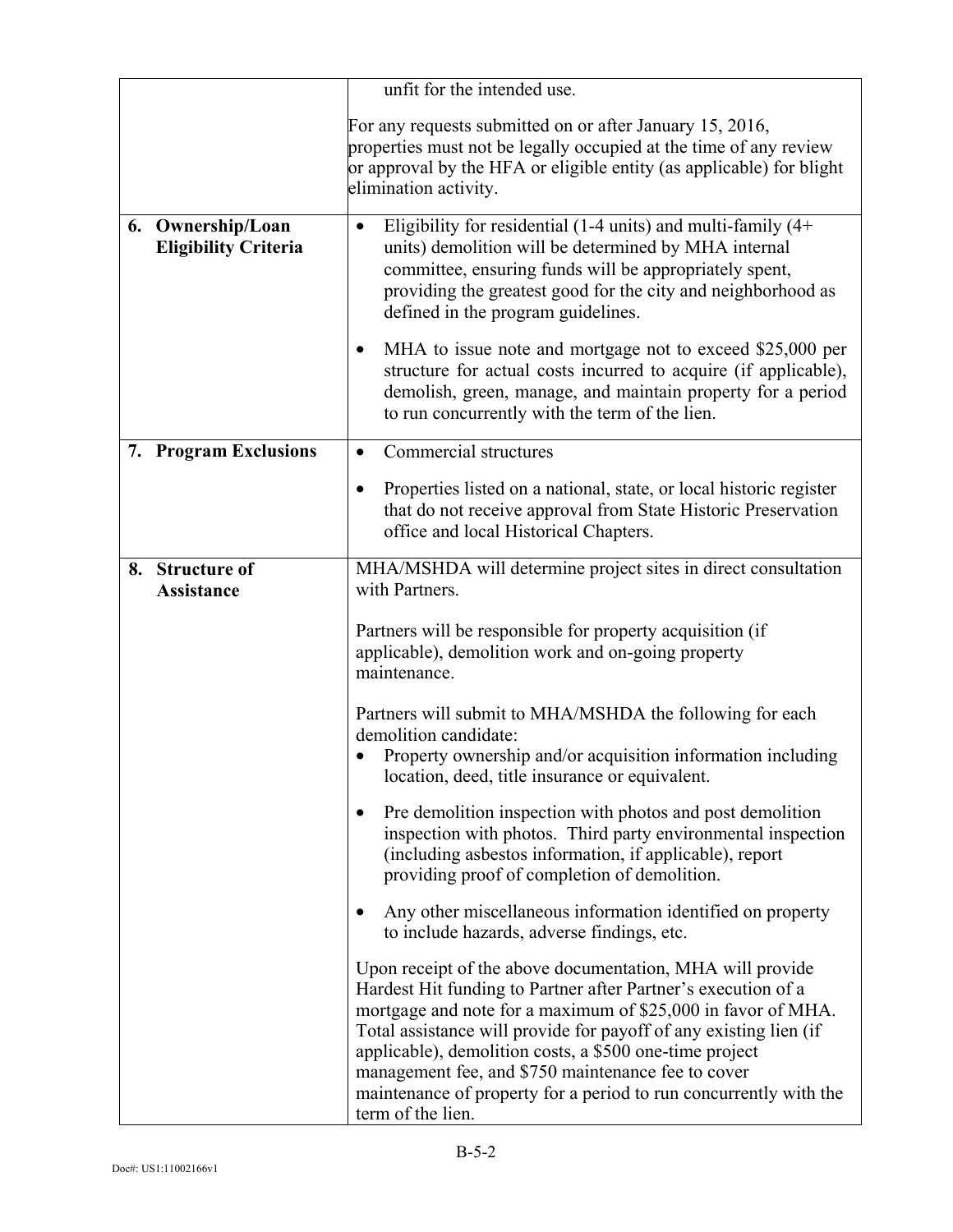|                                                               | Loan will be 0%, non-amortizing loan, forgivable over a 5 year<br>term at 20% per year, as long as covenants are met; outstanding<br>balance of loan will be due on sale, transfer, or unauthorized use<br>of the property, to the extent of net proceeds received. Mortgage<br>will be recorded through public records and ongoing monitoring,<br>repayments, and discharges will be conducted by MHA. Any<br>repayment of program funds will be re-invested back into<br>program allocation. All funds remaining in the program will be<br>returned to Treasury in accordance with the Agreement. Special<br>considerations may be made by MHA to release lien prior to 5<br>year term based on merit of request and to promote positive<br>economic impact to community as set forth in program<br>guidelines. |
|---------------------------------------------------------------|-------------------------------------------------------------------------------------------------------------------------------------------------------------------------------------------------------------------------------------------------------------------------------------------------------------------------------------------------------------------------------------------------------------------------------------------------------------------------------------------------------------------------------------------------------------------------------------------------------------------------------------------------------------------------------------------------------------------------------------------------------------------------------------------------------------------|
| 9. Per Property<br><b>Assistance</b>                          | Maximum of \$25,000 per structure which includes payoff of<br>existing lien (if applicable); demolition costs, a one-time project<br>management fee, and maintenance fee.                                                                                                                                                                                                                                                                                                                                                                                                                                                                                                                                                                                                                                         |
| 10. Frequency of<br>Assistance                                | One time assistance per property.                                                                                                                                                                                                                                                                                                                                                                                                                                                                                                                                                                                                                                                                                                                                                                                 |
| 11. Estimated Number of<br><b>Properties demolished</b>       | 15,247 properties could be served under this program if they all<br>receive the maximum funding amount of \$25,000. Further<br>economies of scale savings will be investigated to drive costs<br>down throughout all communities served for the BE program.<br>This will in essence increase the total number of properties served<br>to be greater than 15,247                                                                                                                                                                                                                                                                                                                                                                                                                                                   |
| 12. Program Inception/<br><b>Duration</b>                     | Expansion of Program to roll out late November, 2014. Based<br>on the overwhelming need, funds allocated to this Program will<br>likely be exhausted prior to December 31, 2020.                                                                                                                                                                                                                                                                                                                                                                                                                                                                                                                                                                                                                                  |
| 13. Program Interactions<br>with Other HFA<br><b>Programs</b> | Property will only be eligible for one MHA Hardest Hit<br>Funds Program. MSHDA owned properties may be eligible for<br>this program.                                                                                                                                                                                                                                                                                                                                                                                                                                                                                                                                                                                                                                                                              |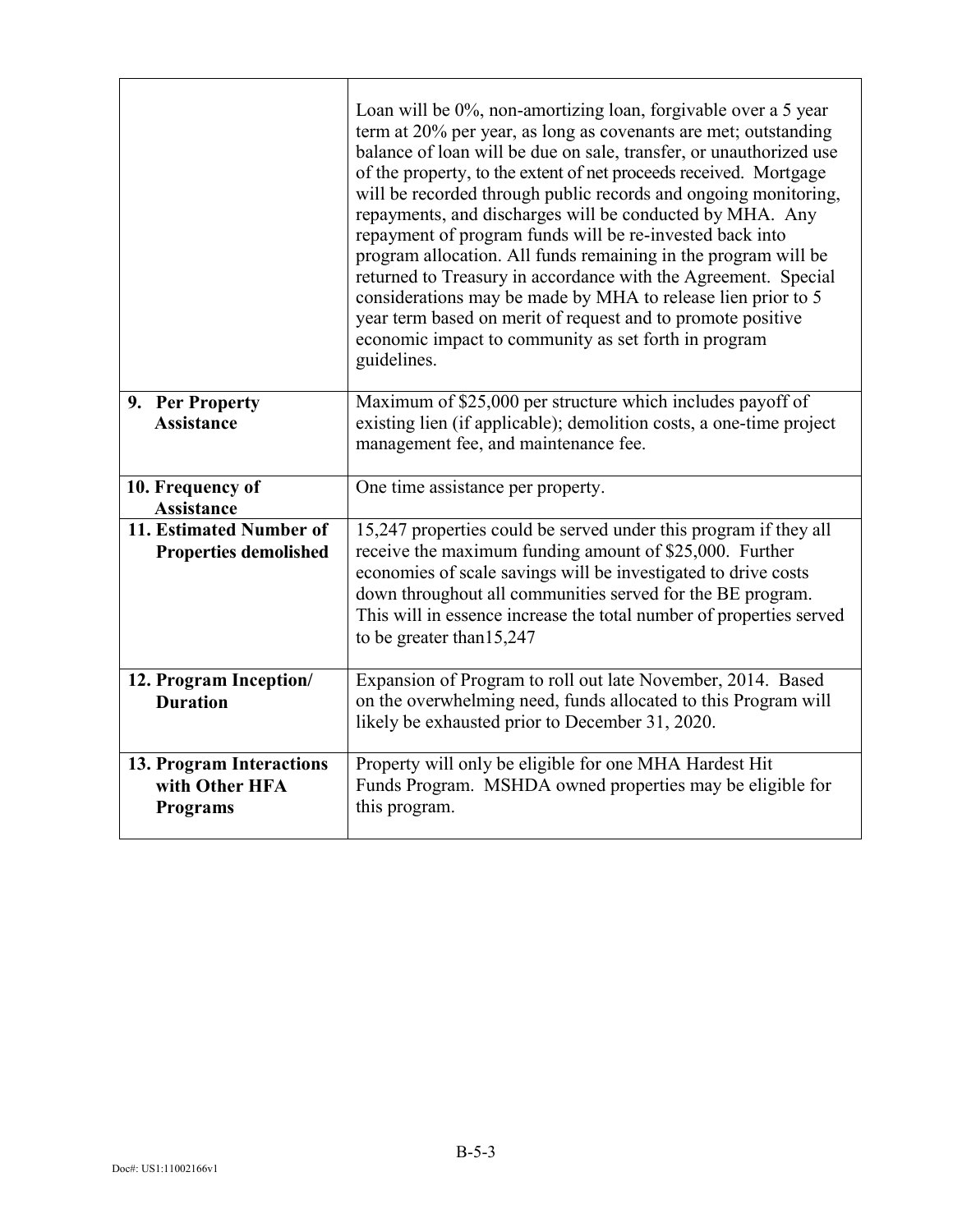# **SCHEDULE C**

# **PERMITTED EXPENSES**

Ē.

|                                                       | <b>Michigan</b> |
|-------------------------------------------------------|-----------------|
|                                                       |                 |
|                                                       |                 |
| One-time / Start-Up Expenses:                         |                 |
| Initial Personnel                                     | \$0.00          |
| Building, Equipment, Technology                       | \$0.00          |
| <b>Professional Services</b>                          | \$57,270        |
| Supplies / Miscellaneous                              | \$0.00          |
| Marketing /Communications                             | \$787,500       |
| <b>Travel</b>                                         | \$0.00          |
| Website development /Translation                      | \$0.00          |
| Contingency                                           | \$0.00          |
| <b>Subtotal</b>                                       | \$844,770       |
|                                                       |                 |
| <b>Operating / Administrative</b><br><b>Expenses:</b> |                 |
| <b>Salaries</b>                                       | \$38,756,910    |
| Professional Services (Legal,                         |                 |
| Compliance, Audit, Monitoring)                        | \$6,090,000     |
| Travel                                                | \$70,000        |
| Buildings, Leases & Equipment                         | \$2,007,730     |
| Information Technology &<br>Communications            | \$1,375,000     |
| Office Supplies/Postage and<br>Delivery/Subscriptions | \$678,000       |
| Risk Management/ Insurance                            |                 |
| Training                                              | \$25,000        |
| Marketing/PR                                          | \$10,835,003    |
| Miscellaneous                                         | \$800,000       |
| <b>Subtotal</b>                                       | \$60,637,643    |
|                                                       |                 |
| <b>Transaction Related Expenses:</b>                  |                 |
| <b>Recording Fees</b>                                 | \$2,650,000     |
| <b>Wire Transfer Fees</b>                             | \$405,000       |
| <b>Counseling Expenses</b>                            |                 |
| File Intake                                           | \$204,440       |
| <b>Decision Costs</b>                                 | \$0.00          |
| Successful File                                       | \$0.00          |
| Key Business Partners On-Going                        | \$5,240,000     |
| <b>Subtotal</b>                                       | \$8,499,440     |